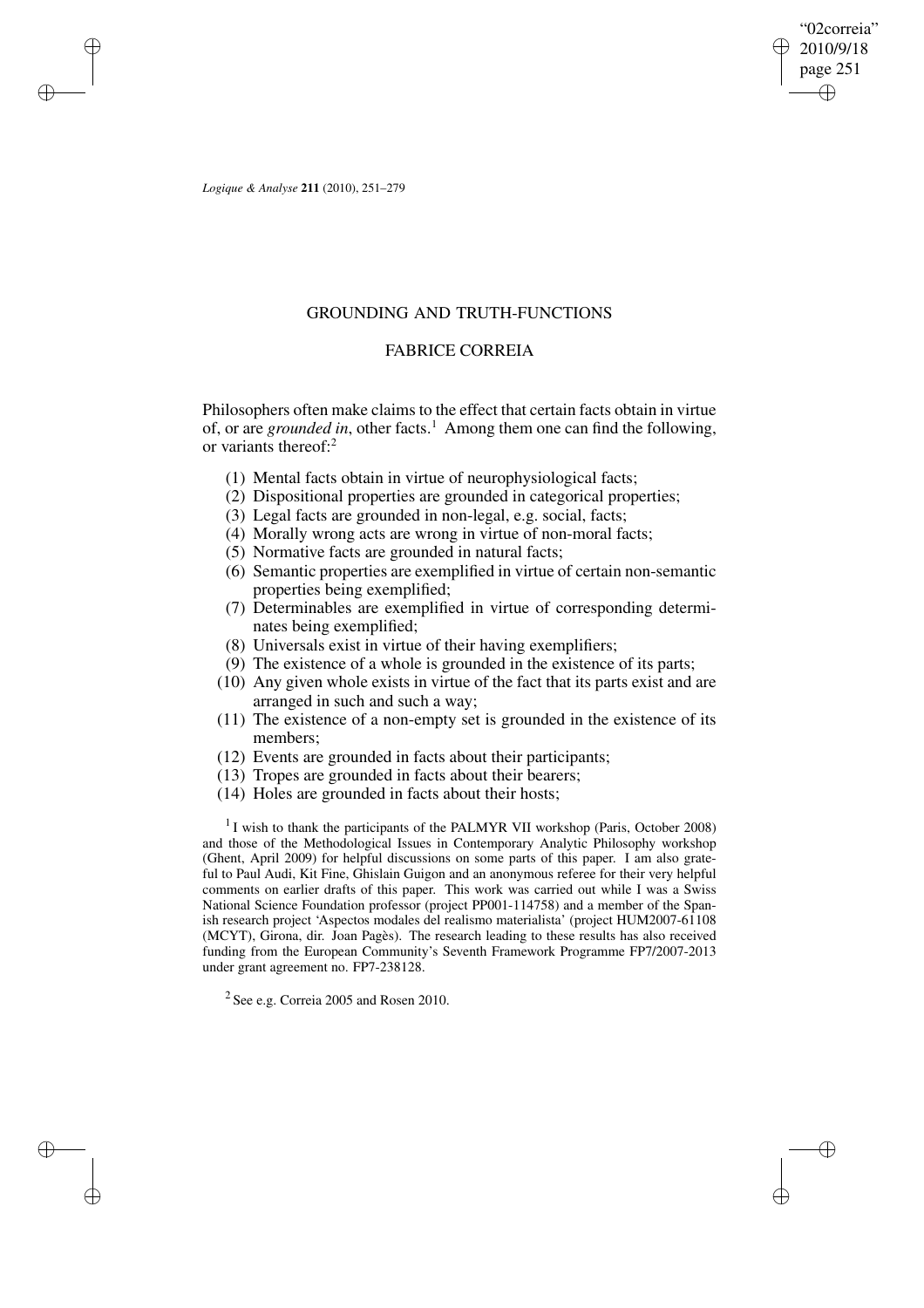## 252 FABRICE CORREIA

"02correia" 2010/9/18 page 252

✐

✐

✐

✐

(15) Every truth is made true, i.e. given any truth, some entity (or entities) is (are) such that that truth is true in virtue of the existence of this entity (these entities).

These claims and their negations constitute important philosophical theses, and, as the list indicates, talk of facts being grounded in other facts does not belong to a limited range of philosophical disciplines: it spreads over all areas of philosophy.

How is the relevant notion of grounding to be understood? A natural view on the issue invokes modality. The idea is that grounding should be characterized in terms of the notion of necessity, e.g. along the following lines: a fact is grounded in other facts iff (i) the latter facts obtain, and (ii) necessarily, if they obtain, then the former fact obtains as well. Yet a number of recent works convincingly questions the possibility of such modal renderings of the notion, and some authors even take the notion to be primitive, incapable of being characterized in fundamentally different terms.<sup>3</sup>

I am inclined to think that grounding cannot be understood in different terms. Whether this is right or wrong, however, I take it — certainly with many others — that a great deal of clarificatory work on the notion still needs to be done. This paper is intended to contribute to such a work, with a special emphasis on formal / logical issues pertaining to the notion of grounding. The focus of the paper is the propositional logic of grounding, i.e. the logic of the interaction between the notion of grounding and the truth-functions.<sup>4</sup>

The plan of the paper is the following. I first discuss the question of the logical form of statements of grounding (§1). There I distinguish between the predicational view on the logical form of these statements, and the operational view, which I endorse. I then introduce the notions of factual identity and factual equivalence, and argue that the formulation of a logic of grounding must go in tandem with the formulation of a logic of factual identity in case one opts for predicationalism, and of a logic of factual equivalence

<sup>4</sup> Some clarificatory work on the notion of grounding, in particular on its logical properties, has been carried out by several authors, largely independently from each other. Bolzano 1973 is a notable precursor. In contemporary analytic philosophy, the notion has been largely ignored as a proper topic of philosophical inquiry until recent years. The most important works I am aware of are Audi ms, Correia 2005, Fine 2001, msa and msb, Rosen 2010, Schnieder 2004, 2006a, 2006b, 2006c, 2008 and ms. These works do not comprise properly logical studies of the sort I undertake in this paper, except for Fine msa and msb and Schnieder ms. These studies differ from the present one in important respects. In particular, Fine msa, contrary to Fine msb, does not deal with the interaction of grounding and truth-functions, and Schnieder ms studies only a binary notion of partial grounding, whereas I study a many-to-one notion of total grounding. I will point to other differences and to similarities between our respective works in due course.

✐

✐

✐

<sup>3</sup> See Audi ms, Correia 2005, Rosen 2010.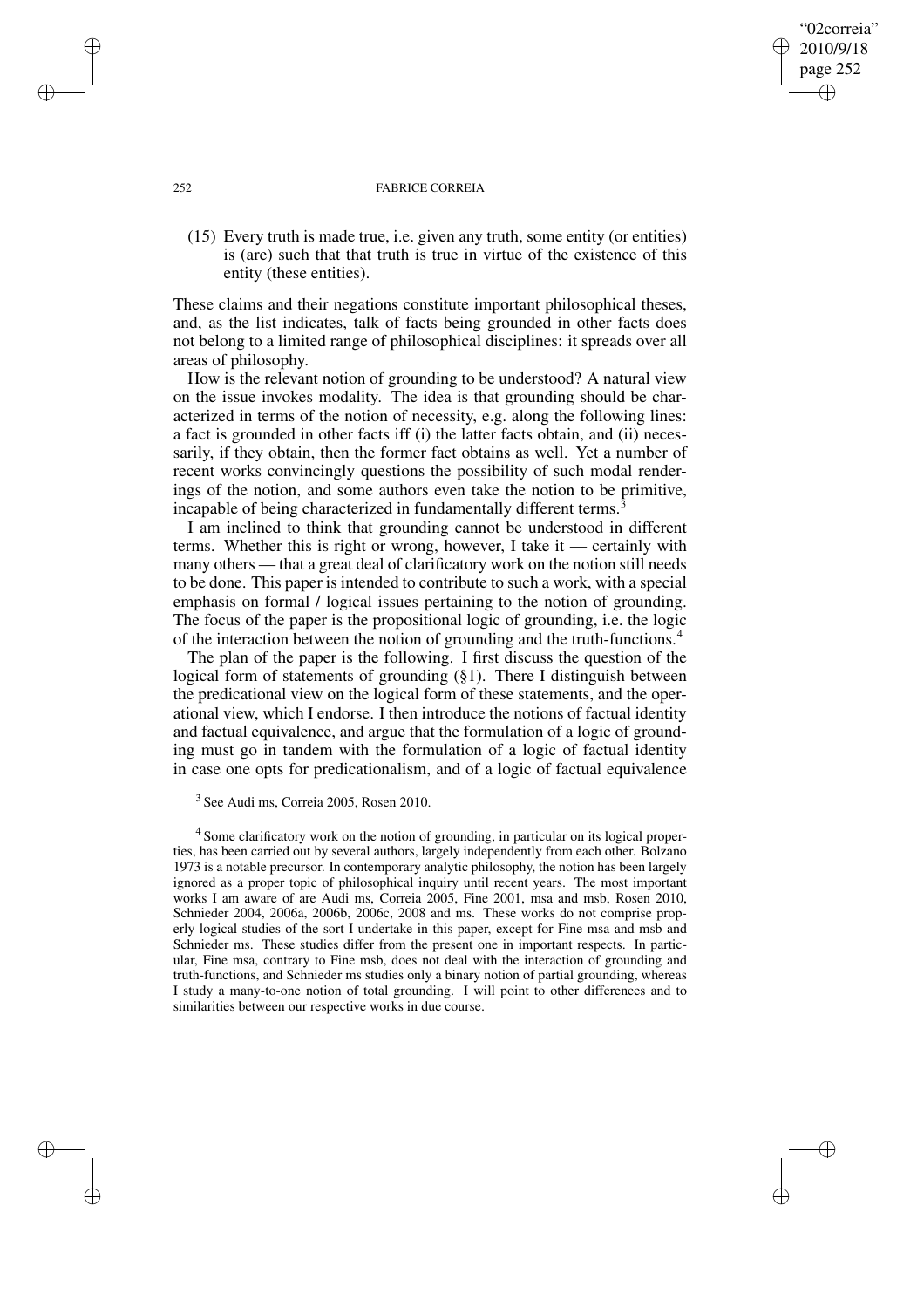if one opts for operationalism (§2). In §3, I define the language relative to which I subsequently formulate the logic of grounding and factual equivalence. In §4 I lay down structural principles for grounding and factual equivalence. In §5, I then propose principles for the logic of factual equivalence and truth-functions, and in §6, I do the same for the logic of grounding and truth-functions. Finally, I present a semantical characterization of the resulting logical system and prove the system to be sound and complete with respect to the semantics (§7).

## 1. *Logical Form*

✐

✐

✐

✐

In this section I first distinguish between the predicational and the operational views about the logical form of statements of grounding and advocate the latter view (§1.1), and I then argue that grounding is "many-to-one"  $(\$1.2).$ 

# 1.1. *Predicational vs. Operational*

Grounding claims usually take one of the following grammatical forms:

- (1) The fact that p is grounded in the fact that q, the fact that  $r$ , ...;
- (2) p in virtue of the fact that q, the fact that  $r, \ldots;$
- (3) p because  $q, r, \ldots;$
- (4) The fact that p is explained by the fact that q, the fact that r, ....

 $(1)$ – $(4)$  have various apparent logical forms. Granted that  $(1)$ – $(4)$  can be used interchangeably to say the very same thing, this variety must be only apparent, and so arises the question which underlying logical form we should take grounding claims to have.

There are two natural views on that matter. On one view, the most basic notion of grounding is to be expressed by means of a relational predicate, say 'IS GROUNDED IN', which takes designators for facts to make sentences. That view naturally comes to mind if we draw our attention to the surface grammar of (1) or (4). On the other view, the most basic notion of grounding is to be expressed by means of a sentential operator, say 'BECAUSE', which, like e.g. the truth-functional connectives 'and' and 'not', takes sentences to make a sentence. That view naturally comes to mind if we focus on the surface grammar of (3). Call the first view *predicational* and the second *operational*. 5

<sup>5</sup> One can think of a third view on which the most basic notion of grounding is to be expressed by means of a hybrid expression as suggested by (2). That view strikes me as very

"02correia" 2010/9/18 page 253

✐

✐

✐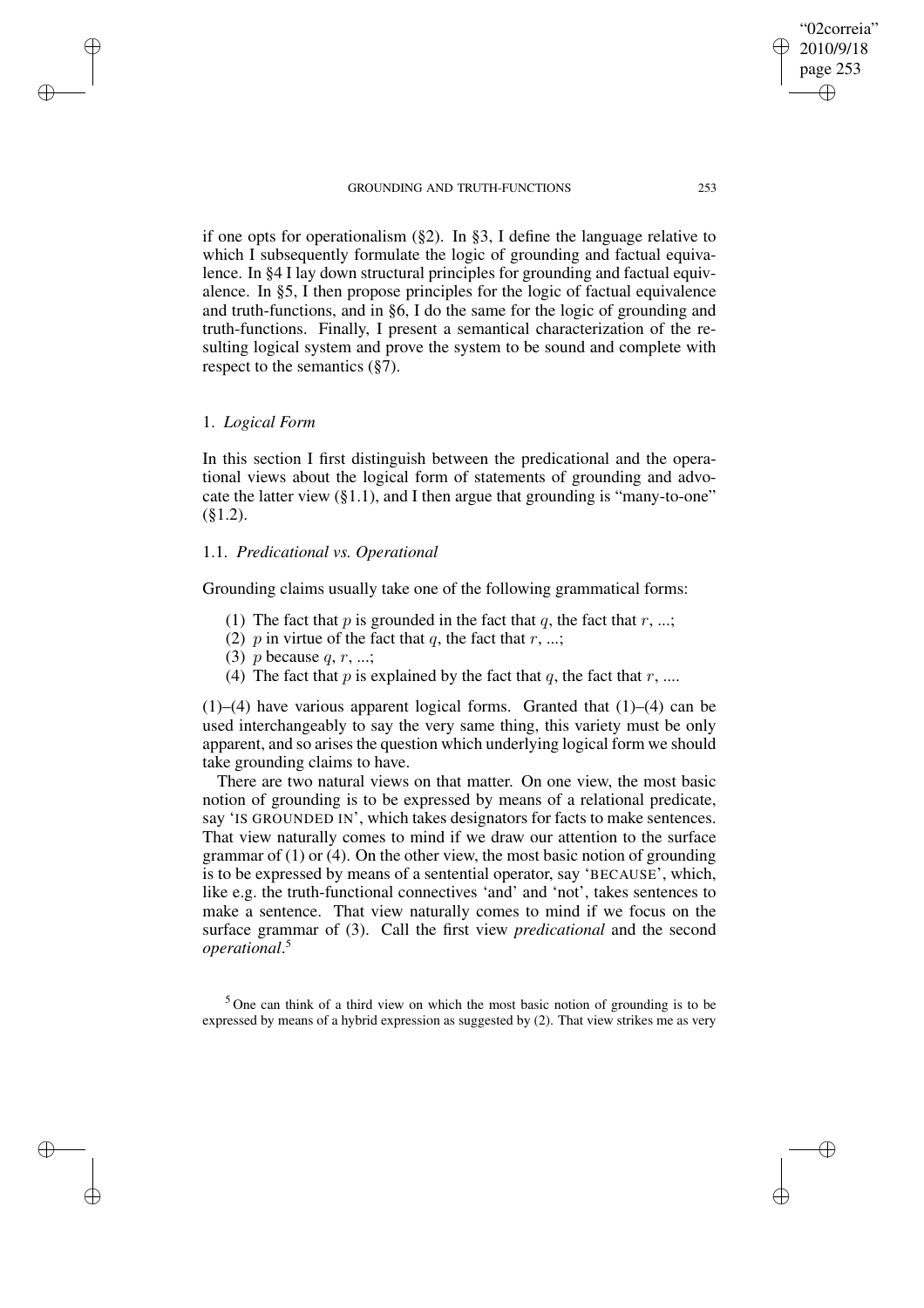## "02correia" 2010/9/18 page 254 ✐ ✐

✐

✐

### 254 FABRICE CORREIA

I took care to define these two views as views concerning the logical category the *most basic* notion of grounding belongs to. This is because once a certain notion of grounding belonging to a logical category is given, it is possible, in some cases granted certain assumptions about the ontology of facts and the expressivity of our language for facts, to define another notion of grounding belonging to a different logical category. Thus, assuming the predicational view, we can define a sentential operator 'bec' as follows:

• p bec q, r, ... if  $f_{df}$  the fact that p IS GROUNDED IN the fact that q, the fact that  $r$ , ....

And assuming the operational view, granted obvious assumptions about the ontology of facts and the expressivity of our language for facts, we can define a predicate 'is gred in' on facts as follows:

• The fact that p is gred in the fact that q, the fact that r, ... if  $f_{df}$  p BECAUSE  $q, r, \ldots$ 

Which conception of the most basic notion of grounding should be adopted?<sup>6</sup> I will go for the operational approach. My preference goes to that approach for reasons of ontological neutrality: it should be possible to make claims of grounding and fail to believe in facts.<sup>7</sup> Yet, for the sake of linguistic convenience I will feel free to read statements of type 'p BECAUSE q, r, ...' as 'the fact that p is grounded in the fact that q, the fact that r, ...', and to use fact-talk in other contexts where such talk is not intended to be understood literally. Such an informal talk of facts should not result in misunderstanding.

unnatural, and so I will leave it aside. Yet the material of this paper could easily be adapted to take it into account.

 $6$  Audi ms and Rosen 2010 express grounding by means of a predicate, Correia 2005, Fine msa, msb and Schnieder ms (and elsewhere) by means of a sentential operator. Yet they do so without claiming that the expressions they use are intended to point to the most basic notion. Mulligan 2004 goes for the operational view.

 $<sup>7</sup>$  As far as I can see, there are two main objections to admitting facts in one's ontology.</sup> One is nominalistic in character: accepting the existence of facts is accepting the existence of abstract entities, but there are no such entities. The other one is that accepting an ontology of facts amounts to a mistaken projection of features of language onto reality. Of course, the neutrality I aim for would equally be secured by going predicationalist and having an appropriately deflationary conception of facts.

✐

✐

✐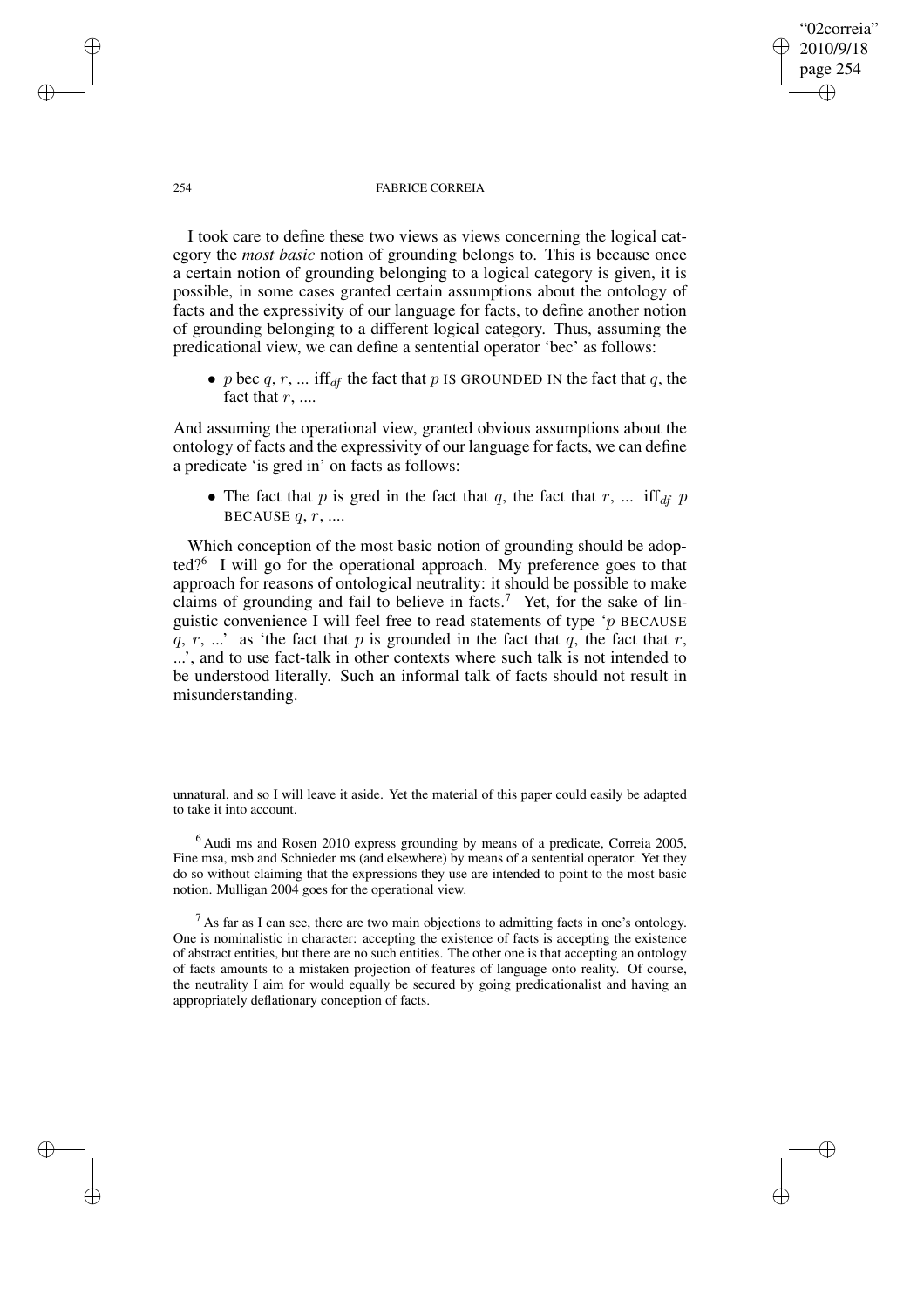# 1.2. *Grounding as Many-to-one*

✐

✐

✐

✐

As was perhaps clear to the reader right from the start, I take grounding to be essentially many-to-one (and being grounded in to be one-to-many). Assuming the predicational conception of grounding, the view is that it may be true that:

(5) x IS GROUNDED IN  $y, z, ...$ 

without it being true that:

• (x IS GROUNDED IN  $y$ ) or (x IS GROUNDED IN  $z$ ) or ....

To put it differently, the view is that some facts may jointly GROUND a fact without any one of the former facts, taken in isolation, GROUNDING the latter fact. Assuming the operational conception, the view is that:

(6) p BECAUSE  $q, r, ...$ 

may be true without:

• ( $p$  BECAUSE  $q$ ) or ( $p$  BECAUSE  $r$ ) or ...

being true.

It may be thought that, despite this feature, every case of grounding reduces to a case of one-one grounding. The view I have in mind, applied to the predicational conception, is that (5) should be understood as saying that x IS GROUNDED IN a "conjunctive fact" whose conjuncts are  $y, z, ...$ ; and applied to the operational conception, the view is that (6) should be understood as saying that p BECAUSE  $(q \text{ and } r \text{ and } ...)$ . Yet, both reductions are questionable. For while it is plausible to say that at least some instances of 'the fact that p and q IS GROUNDED IN the fact that p and the fact that  $q'$  or of 'p and q BECAUSE p, q' are true, no instance of 'the fact that p and q IS GROUNDED IN the fact that p and q' or of 'p and q BECAUSE p and q' can be true: grounding is, I take it, irreflexive.<sup>8</sup> I shall accordingly treat grounding as many-to-one.<sup>9</sup>

<sup>8</sup> Most if not all contemporary authors agree on this point. There is a well known philosophical tradition which takes it that there are cases of facts grounded in themselves, most notoriously facts about God.

<sup>9</sup> Most authors do the same. As I previously emphasized, Schnieder ms studies a binary notion of partial grounding. It may be thought that his notion can be defined in terms of a many-to-one notion along the following lines: a fact is grounded in another fact (binary notion) iff<sub>df</sub> the former fact is grounded (many-to-one notion) in the latter fact, or in the latter fact together with other facts.

"02correia" 2010/9/18 page 255

✐

✐

✐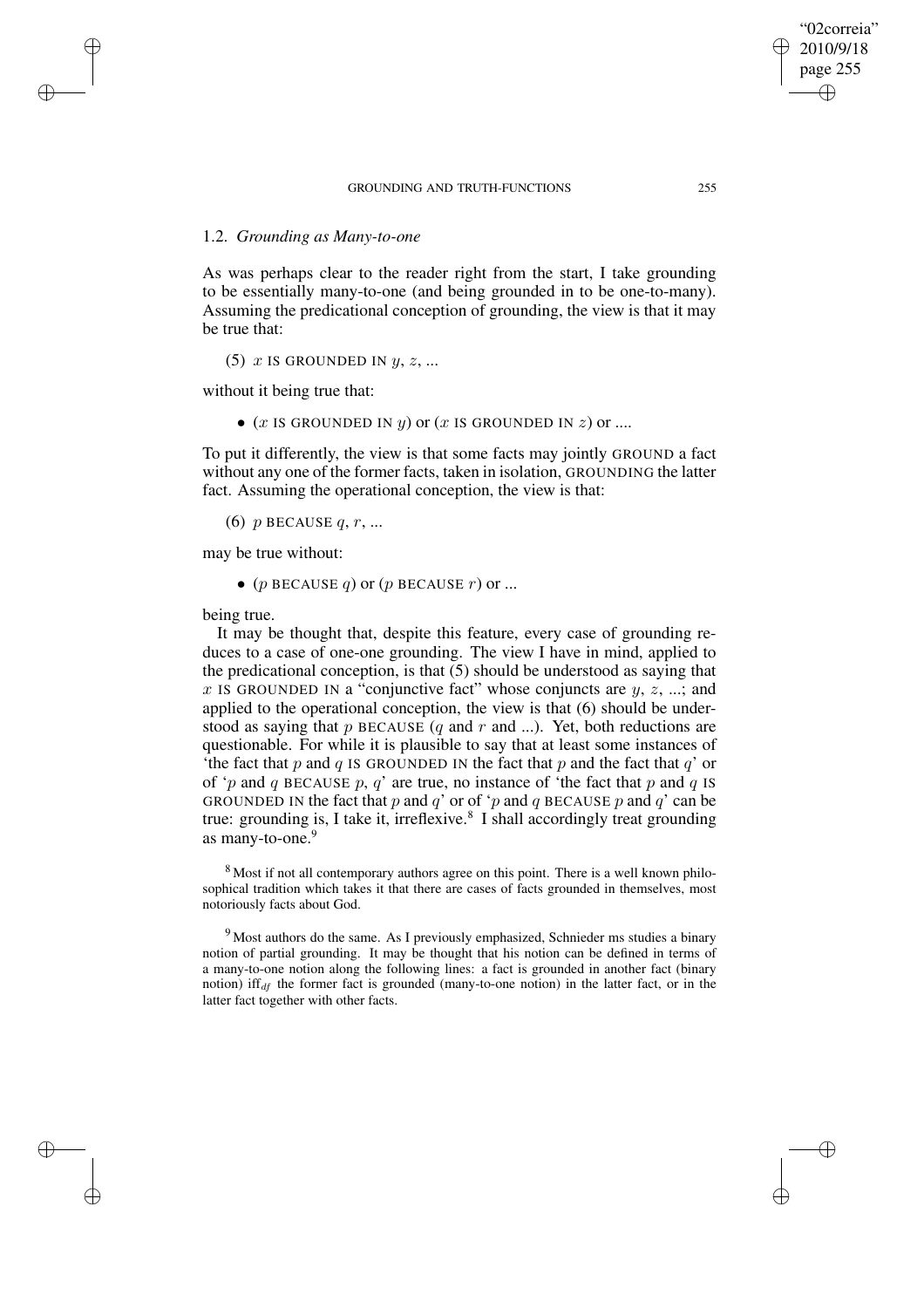### 256 FABRICE CORREIA

# 2. *Grounding and Factual Equivalence*

Take for a moment the predicational view about grounding for granted. Then the following two general principles connecting grounding and identity between facts should be countenanced:

- For all facts x, y and z, if both  $x = y$  and z IS GROUNDED IN x, then  $z$  IS GROUNDED IN  $y$ ;
- For all facts x, y and z, if both  $x = y$  and x IS GROUNDED IN z, then  $y$  IS GROUNDED IN  $z$ .

They are indeed just instances of the Principle of the Indiscernibility of Identicals for the predicate 'IS GROUNDED IN', and to that extent they are uncontroversial.

Let me henceforth use '[p]' for 'the fact that p'. With these principles in place, the following schemas should be taken to have all their instances true:

- If both  $[p] = [q]$  and  $[r]$  IS GROUNDED IN  $[p]$ , then  $[r]$  IS GROUNDED IN  $[q];$
- If both  $[p] = [q]$  and  $[p]$  is GROUNDED IN  $[r]$ , then  $[q]$  is GROUNDED IN  $[r]$ .

Thus there naturally arises, in the context of the predicational view about grounding, the question of when statements of type '[p] = [q]' should be taken to be true. Given that the canonical way we have at our disposal for referring to facts, if there are such things, is by means of expressions of type 'the fact that  $p$ ', that question is not a mere side question for the predicationalist: it is absolutely central.

In the context of the predicational view of grounding, a distinction is to be made between two classes of conceptions of the nature of facts, the conceptions of facts as "worldly" and the conceptions of facts as "conceptual", which makes a huge difference on the assessment of statements of type  $\hat{p}| = [q]^{1/10}$  On a conception of facts as conceptual, which fact is referred to by means of a description of type '[p]' is highly sensitive to the concepts involved in that description; on a conception of facts as worldly, there is significantly less sensitivity. As an illustration of what I have in mind, consider the following three lists of facts  $(a$  is any arbitrary water molecule):

- [a is a water molecule]; [a is an  $H_2O$  molecule];
- [France is east of Argentina]; [Argentina is west of France];

 $10$  The distinction appears in Fine msb, where Fine introduces his semantics for the logic of grounding.

✐

✐

✐

✐

## "02correia" 2010/9/18 page 256 ✐ ✐

✐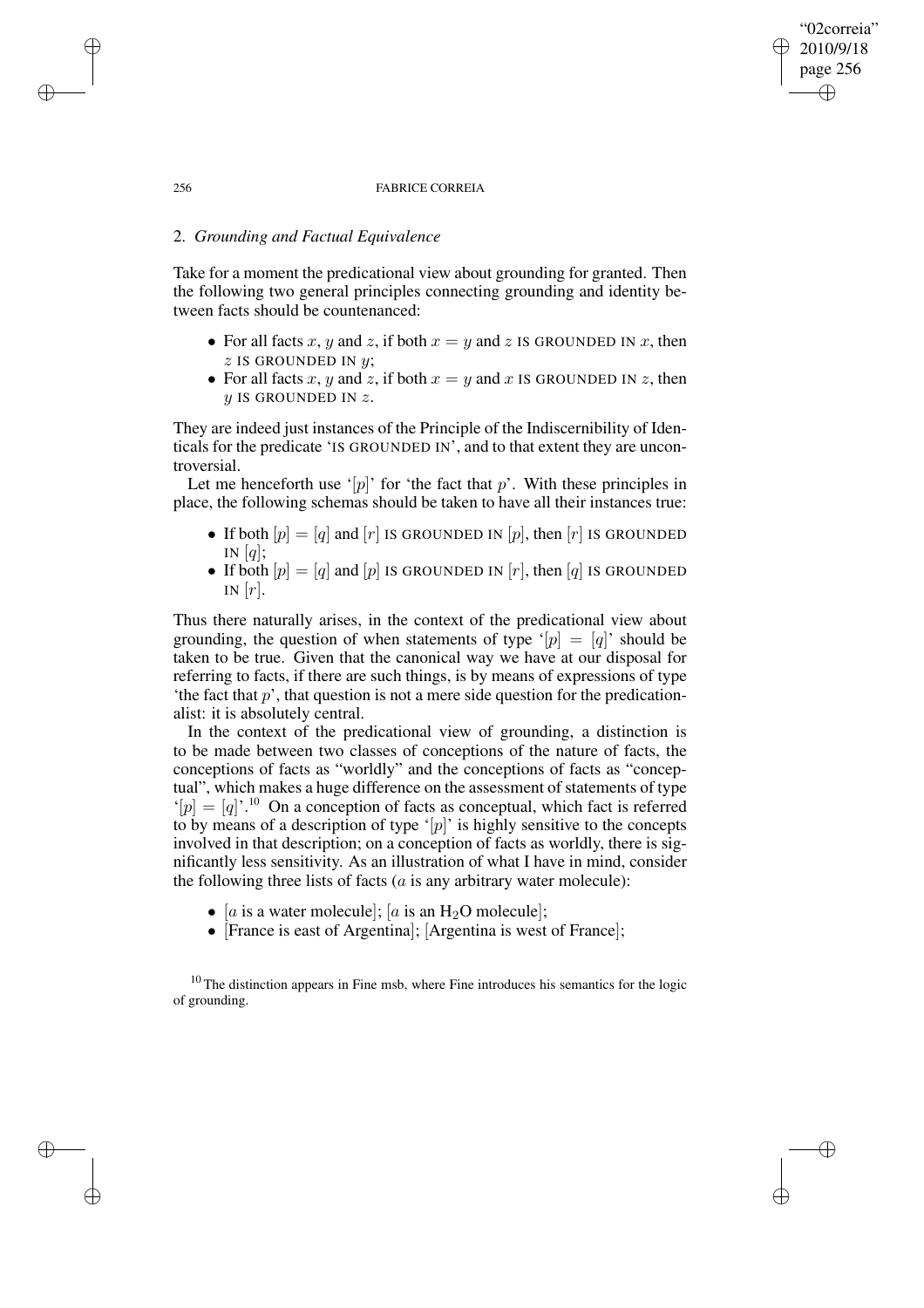✐

✐

✐

✐

• [France is east of Argentina]: [it is not the case that it is not the case that France is east of Argentina].

It will naturally be held, on a conception of facts as worldly, that each list is constituted by one fact appearing twice. In contrast, on a conception of facts as conceptual, each list will naturally be taken to comprise two distinct facts. (Thus, on a conception of facts as conceptual, it is probably more appropriate to call facts 'propositions' rather than 'facts'.)

Let us now turn to the operational view. Here, of course, the corresponding issue about the identity of facts does not arise — at any rate, not immediately. Yet it is my view that something very much like it does arise.

For suppose we are operationalists and want to say e.g. of a certain instance of 'p BECAUSE Sam and Maria like each other' that it is true. Then we will surely have to say that the corresponding instance of  $\gamma$  BECAUSE Maria and Sam like each other' is true as well. Why is that? The natural thing to say here is that there is a sense of 'saying the same thing' such that, understood in that sense we must concede that (i) 'Sam and Maria like each other' and 'Maria and Sam like each other' say the same thing, and (ii) whenever  $q'$ and 'r' say the same thing, 'p BECAUSE q' and 'p BECAUSE  $r$ ' are bound to have the same truth-value. Of course, similar considerations hold if we start from a given instance of 'Sam and Maria like each other BECAUSE  $p$ ' instead. Thus for the operationalist, there will be a notion of 'saying the same thing' for which he will take all instances of following schemas to be true:

- If both 'p' and 'q' say the same thing and 'r BECAUSE p' is true, then  $'r$  BECAUSE  $q'$  is true;
- If both 'p' and 'q' say the same thing and 'p BECAUSE  $r$ ' is true, then  $'q$  BECAUSE  $r'$  is true.

Now this being said, there arises the question which statements say the same thing, in the relevant sense, and which ones do not. For instance, we may ask:

- Do '*a* is a water molecule' and '*a* is an  $H_2O$  molecule' say the same thing?
- Do 'France is east of Argentina' and 'Argentina is west of France' say the same thing?
- Do 'France is east of Argentina' and 'it is not the case that it is not the case that France is east of Argentina' say the same thing?

There is room for disagreement. Some operationalists will have a "worldly" conception of 'saying the same thing', and will in particular naturally take

"02correia" 2010/9/18 page 257

✐

✐

✐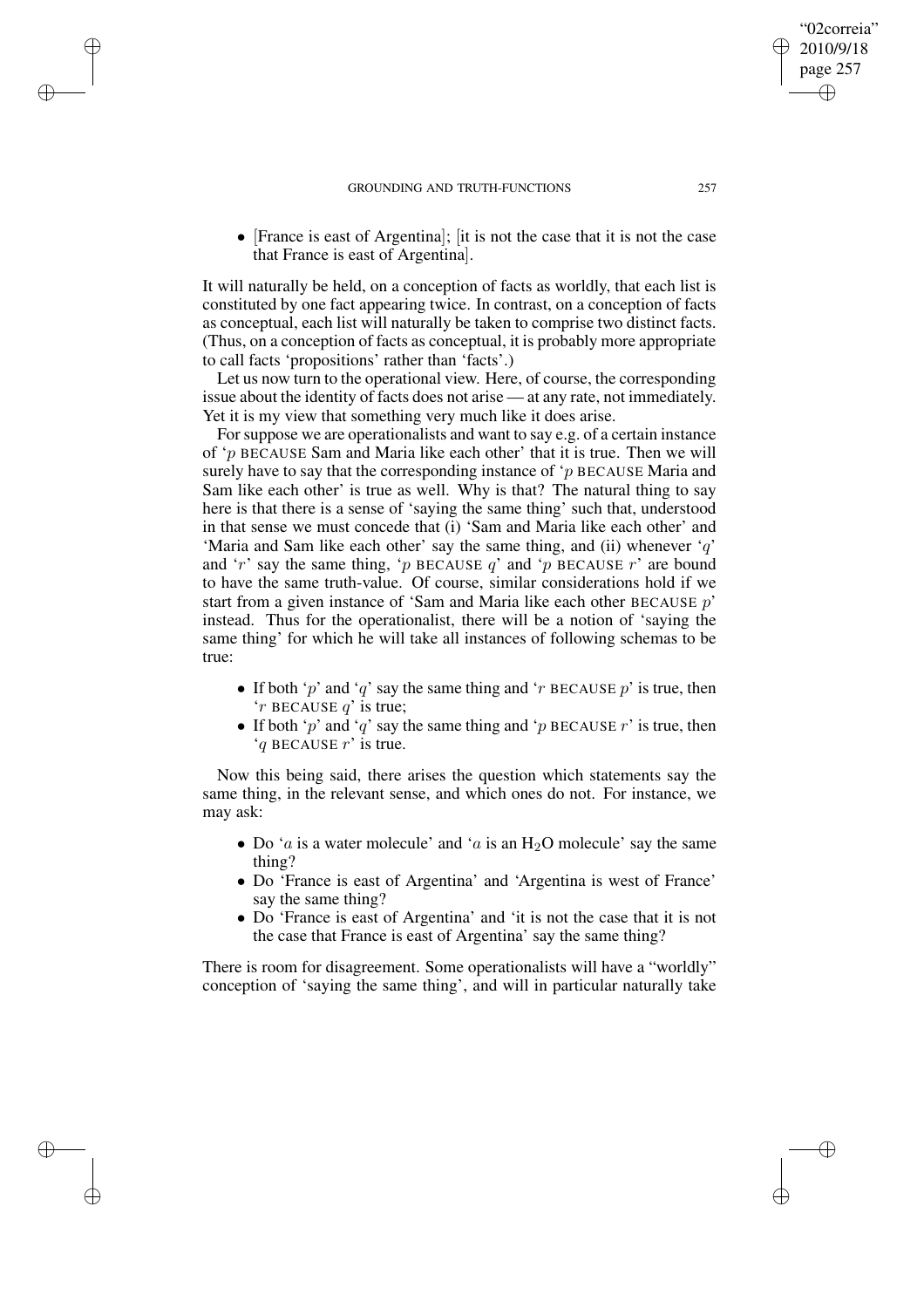✐

## 258 FABRICE CORREIA

the answer to these questions to be positive, while others will have a "conceptual" conception of 'saying the same thing', and will in particular naturally answer these questions negatively.

Thus, corresponding to the issue for predicationalists of how statements of type:

(7)  $[p] = [q]$ 

should be assessed, there is the issue for operationalists of how statements of type:

• 'p' and 'q' say the same thing

should be assessed, and the latter issue is obviously as important for the operationalists as the former issue is for the predicationalists.

The notion of saying the same thing has been expressed up to now by means of a binary predicate on sentences. For reasons of formal homogeneity and convenience I will henceforth take it to be canonically expressed by means of a sentential operator ' $\approx$ ' dubbed 'factual equivalence'. Thus a statement of type:

(8)  $p \approx q$ 

will be taken to be true iff the corresponding statements 'p' and 'q' say the same thing. (8) can itself be read 'its being the case that  $p$  and its being the case that  $q$  are one and the same thing', or even, informally of course, as 'the fact that  $p$  and the fact that  $q$  are one and the same fact'. I will call statements of type (7) statements of *factual identity* and statements of type (8) statements of *factual equivalence*. Given my operationalist stance, I will mainly focus on factual equivalence as opposed to factual identity.

Many alternative conceptions of facts as worldly can certainly be put forward in the context of a theory of grounding, and the same is true of conceptions of facts as conceptual. The same holds, *mutatis mutandis*, for worldly and conceptual conceptions of factual equivalence. I will largely remain silent on which conceptions are available and on which are better than others — given the scope of this paper there is no need to say much on these matters.

I will nevertheless adopt a worldly conception of factual equivalence. In fact, the conceptualist has a very fine-grained conception of factual equivalence, and I believe that this conception is too fine-grained. I take, along with others, grounding to "carve reality at the joints". Now the problem with conceptualism is that, in any of its plausible versions, it yields true statements of grounding which, intuitively, do not correspond to the way reality is carved up. Assume for instance with the conceptualist that the two sentences  $a$  is a water molecule' and ' $a$  is an H<sub>2</sub>O molecule' are not factually equivalent

✐

✐

✐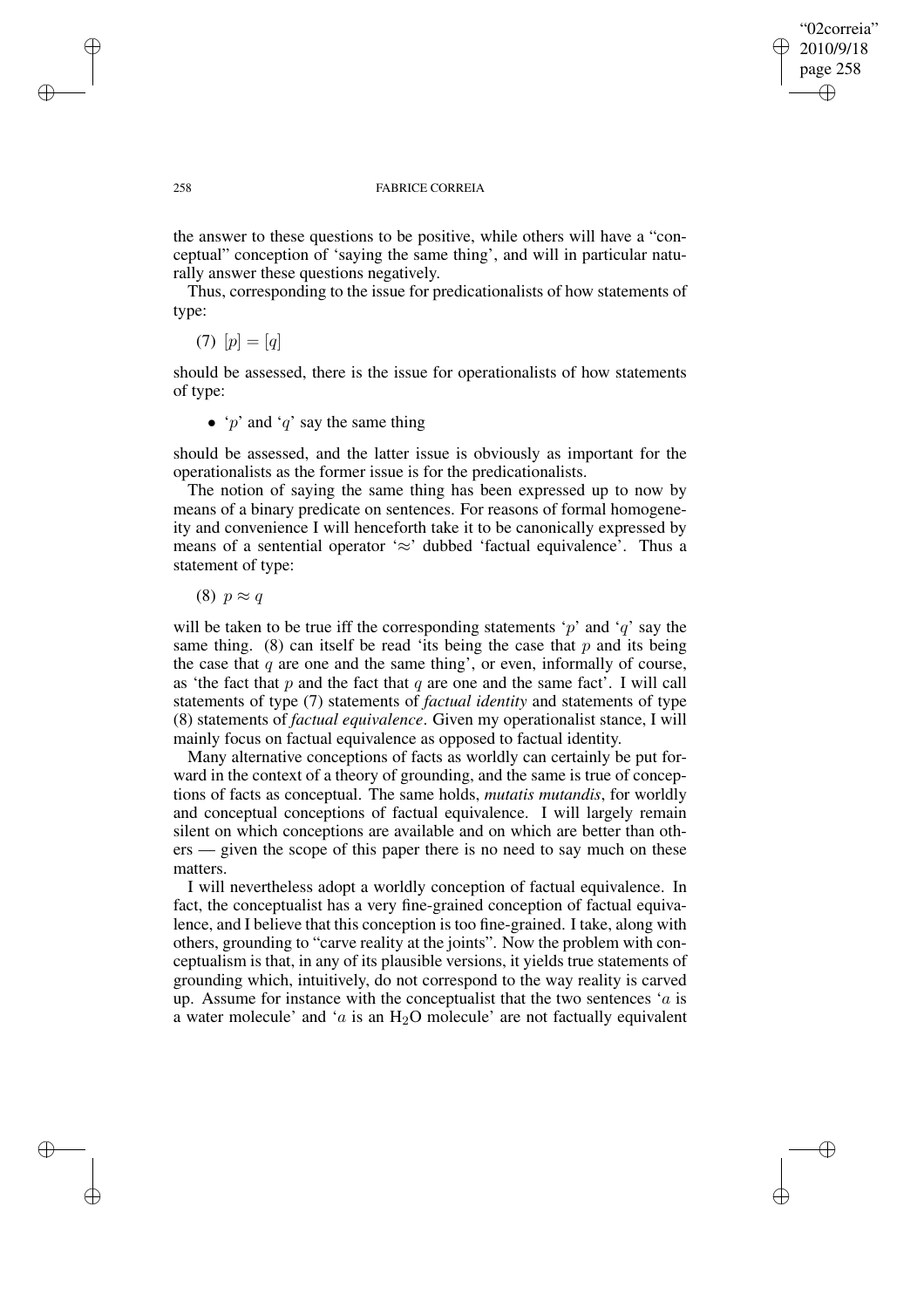✐

✐

(change the example if you do not find this one appropriate). Then, plausibly, '(a is both a water molecule and an  $H_2O$  molecule) BECAUSE a is a water molecule,  $a$  is an  $H_2O$  molecule' is true. Yet it is hard to see how it could be argued that this truth depicts some aspect of the structure of reality. Or again, granted that 'a is a water molecule' and 'a is an  $H_2O$  molecule' are not factually equivalent, it is plausible to hold that  $(a)$  is a water molecule or  $2+2 = 4$  BECAUSE a is a water molecule' and 'a is an H<sub>2</sub>O molecule or  $2+2=4$  BECAUSE a is an H<sub>2</sub>O molecule' are both true, and express different truths. Yet one feels that this difference does not correspond to a relevant metaphysical distinction.<sup>11</sup>

## 3. *The Formal Language and the Basic Logical Machinery*

The language, L, relative to which I will formulate a logic of grounding and factual equivalence is a propositional language with  $\land$  (conjunction) ¬ (negation) and ∨ (disjunction) as primitive truth-functional connectives. Material implication and material equivalence are defined in terms of these connectives in the usual way:  $A \supset B$  is defined as  $\neg A \lor B$  and  $A \equiv B$ as  $(\neg A \lor B) \land (\neg B \lor A)$ . L contains the sentential operators  $\approx$  for factual equivalence and  $\beta$  for grounding. The atoms of  $L$  are of two sorts: they divide into the *sentential variables* x, y, ..., which we assume to be ordered, and the *sentential constants* a, b, .... Language L contains the quantifier ∃. Finally, the brackets (and ) belong to the vocabulary of  $L$ , as well as the list builder ,.

The *basic formulas* of L are defined recursively as follows:

• The atoms are basic formulas;

✐

✐

✐

✐

• If p and q are basic formulas, then so are  $(p \land q)$ ,  $(\neg p)$  and  $(p \lor q)$ .

A *list* is a sequence of one or several basic formulas separated by ,. The *formulas* of L are defined recursively as follows:

- The basic formulas are formulas;
- If p and q are basic formulas, then  $(p \approx q)$  is a formula;
- If p is a basic formula and  $\Delta$  a list, then  $(p \mathcal{B} \Delta)$  is a formula;

 $11$  The importance of the notion of factual equivalence or factual identity in the context of a theory of grounding has not been properly appreciated. Audi ms and Rosen 2010 both take grounding to be a relation between facts, and both elaborate a bit on the nature of these facts, but not much. Audi advocates a worldly conception of facts, Rosen a conceptual conception. It should be noted that in addition to the notion of grounding, which he dubs "strict", Fine (msa and msb) introduces a notion of "weak" grounding, which plays a somewhat similar formal role as factual equivalence. I will comment on Fine's notion a bit later.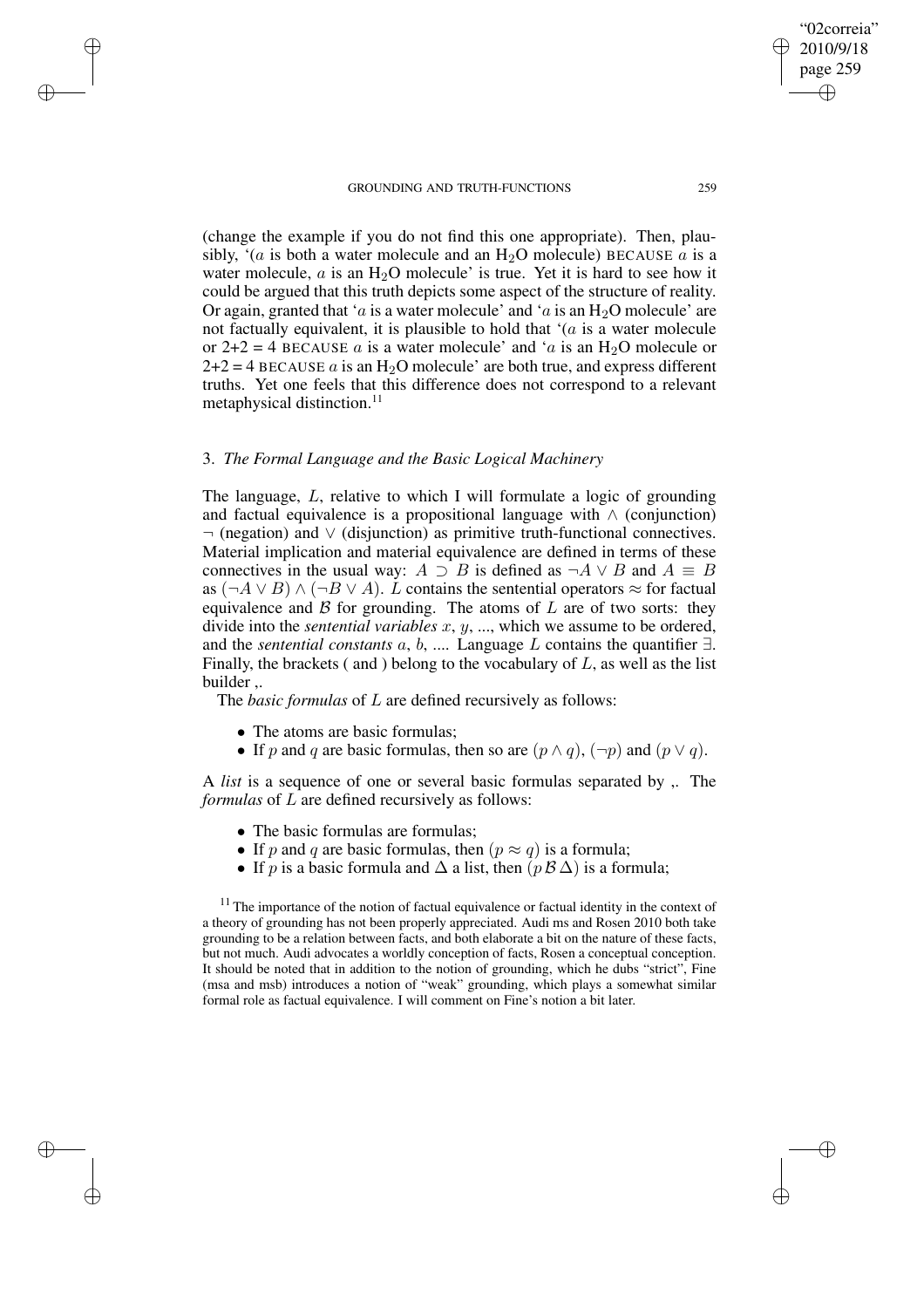"02correia" 2010/9/18 page 260 ✐ ✐

✐

✐

## 260 FABRICE CORREIA

- If A and B are formulas, then so are  $(A \wedge B)$ ,  $(\neg A)$  and  $(A \vee B)$ ;
- If A is a formula and x a sentential variable, then  $(\exists x A)$  is a formula.

I will use:

- $p, q, \ldots$  for arbitrary basic formulas;
- $A, B, \ldots$  for arbitrary formulas
- $\Delta$ ,  $\Gamma$ , ... for arbitrary lists;
- $\widehat{\Delta}$  for  $p_1$  if  $\Delta$  is  $p_1$ , for  $(p_1 \wedge p_2)$  if  $\Delta$  is  $p_1, p_2$ , for  $((p_1 \wedge p_2) \wedge p_3)$ if  $\Delta$  is  $p_1, p_2, p_3$ , etc.

I will follow standard notational conventions. I define:

• 
$$
p \geq^d q
$$
 as  $\exists x (p \approx (q \vee x))$ 

and:

• 
$$
p \geq^{cd} q
$$
 as  $\exists y (p \geq^d (q \wedge y))$ 

(x the first variable in the assumed ordering not free in p or q, and y the second variable in the assumed ordering not free in  $p$  or  $q$ .) We may read  $p \geq^d q$  as 'the fact that p disjunctively contains the fact that q', and  $p \geq^{cd}$  $q$  as 'the fact that  $p$  disjunctively contains some fact which conjunctively contains  $q'$ . Finally, I will use:

$$
p \not\approx q \text{ for } \neg (p \approx q),
$$

• 
$$
p \not\geq^d q
$$
 for  $\neg (p \geq^d q)$ 

and:

• 
$$
p \not\geq^{cd} q
$$
 for  $\neg (p \geq^{cd} q)$ .

The logic for language  $L$ , which I will call 'G', will be formulated in a Hilbert-style format. I will assume all L-instances of classical tautologies as axioms of G, Modus Ponens as a rule of the system, and finally I will assume that standard postulates for existential quantification are also part of G.

Some remarks about the choice of that language are in order.

(1) The language is "first degree": it does not allow for the occurrence of  $\approx$  or B within the scope of an occurrence of  $\approx$  or B. This is mainly due to the fact that it is hard, except in special cases, to evaluate claims involving corresponding embeddings, like e.g. many claims of the form '(p BECAUSE q) BECAUSE  $r'$ .

(2) The language does not allow for the presence of the quantifier within the scope of  $\approx$  or  $\beta$ . This is due to the fact that the object of this paper is the study of the interaction between grounding and the truth-functions, not the study of its interaction with truth-functions and quantification.

✐

✐

✐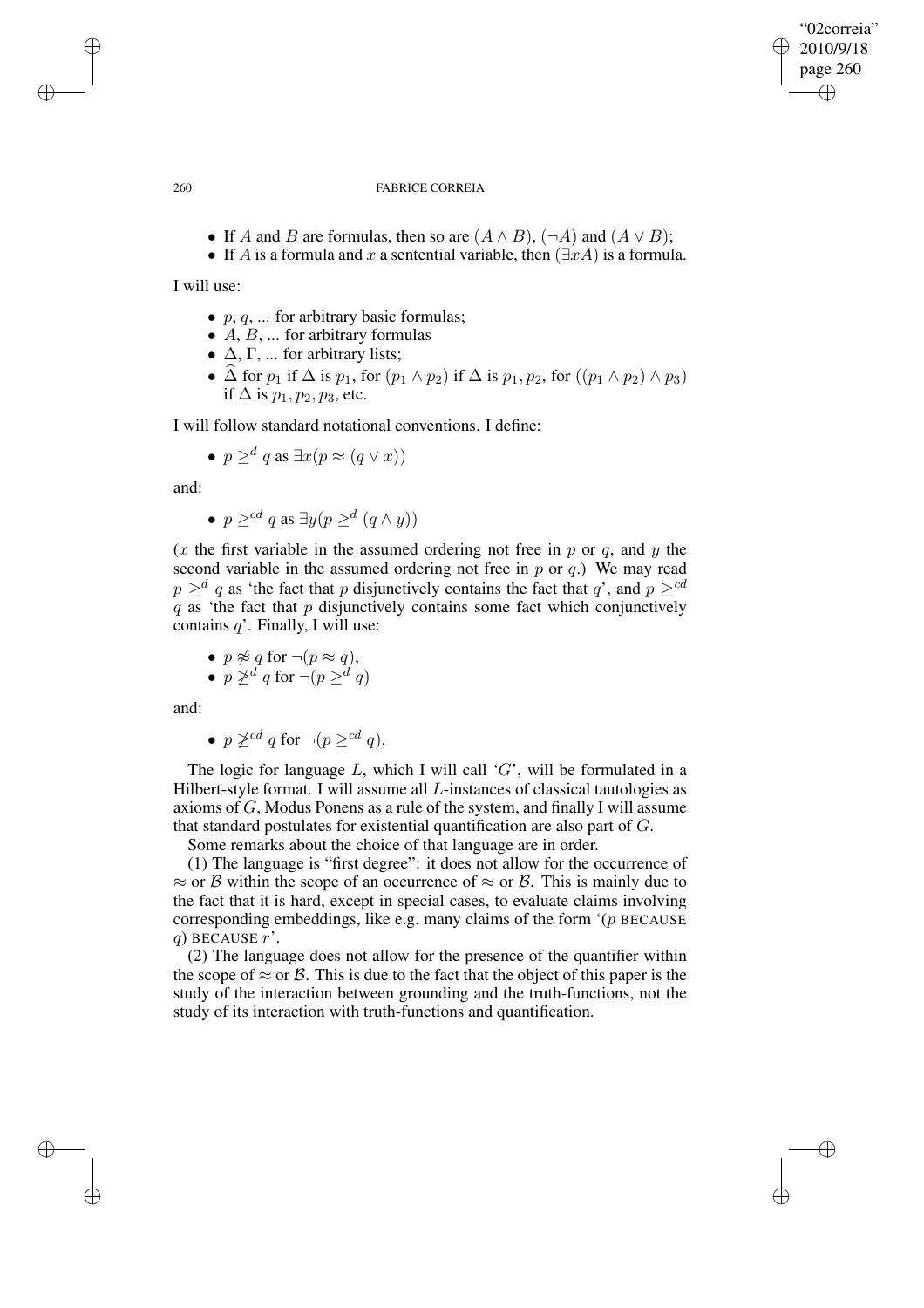✐

✐

"02correia" 2010/9/18

(3) The language only allows for finite lists, whereas it would have been more natural to allow for lists of arbitrary sizes. That choice was guided by considerations of simplicity.

(4) The language is quantified, whereas one would have thought that a purely propositional language could have been appropriate. The reason why I introduced quantification is that  $\geq^d$  and  $\geq^{cd}$ , which have been defined in terms of  $\exists$ , play a crucial role in the logic I will introduce. Anticipating a little bit (see §5), I should say that thanks to the specific logic of factual equivalence I will advocate, it turns out that  $\geq^d$  and  $\geq^{cd}$  are definable without the help of the quantifier, and so a purely propositional logic of grounding and factual equivalence pretty much like  $G$  can be defined, and semantically characterized in essentially the same way as  $G$  (see the last part of §7). Yet I shall focus on the quantified language, for reasons of naturalness, and also in order to facilitate the comparison between my logic and the logic of others for whom  $\geq^d$  and  $\geq^{cd}$  cannot be defined without the help of  $\exists$ .

(5) The language does not allow for plural sentential quantifiers, whereas one would have thought that, due to the many-to-one character of grounding, allowing for plural quantification would have been more natural. There are two reasons why I left plural quantification aside. The first is that while singular sentential quantification is quite controversial, plural sentential quantification is certainly much more controversial. The second reason is that with plural quantification (standardly interpreted) in place, the prospects of getting a completeness result of the sort I establish in §7 are null.

# 4. *Structural Principles*

✐

✐

✐

✐

Which structural principles, i.e. principles which do not concern the interaction with truth-functions, do factual equivalence and grounding conform to? I suggest that all the L-instances of the following schemas involving  $\approx$ should be amongst the theorems of  $G$ :

| E1 $p \approx p$                                              | Reflexivity     |
|---------------------------------------------------------------|-----------------|
| E2 $(p \approx q) \supset (q \approx p)$                      | Symmetry        |
| E3 $(p \approx q) \wedge (q \approx r) \supset (p \approx r)$ | Transitivity    |
| <b>E4</b> $(p \approx q) \supset (p \equiv q)$ .              | Quasi-factivity |

as well as all the L-instances of the following formulas involving  $B$ :

| $P(pB\Delta) \supset (pB\Gamma)$ - $\Gamma$ a reordering of $\Delta$                  | Permutation    |
|---------------------------------------------------------------------------------------|----------------|
| R $(p \mathcal{B} \Delta) \equiv (p \mathcal{B} \Delta, q) - q$ any item in $\Delta$  | Repetition     |
| S1 $(p \mathcal{B} \Delta) \wedge (q \approx p) \supset (q \mathcal{B} \Delta)$       | L-substitution |
| S2 $(p \mathcal{B} \Delta, q) \wedge (q \approx r) \supset (p \mathcal{B} \Delta, r)$ | R-substitution |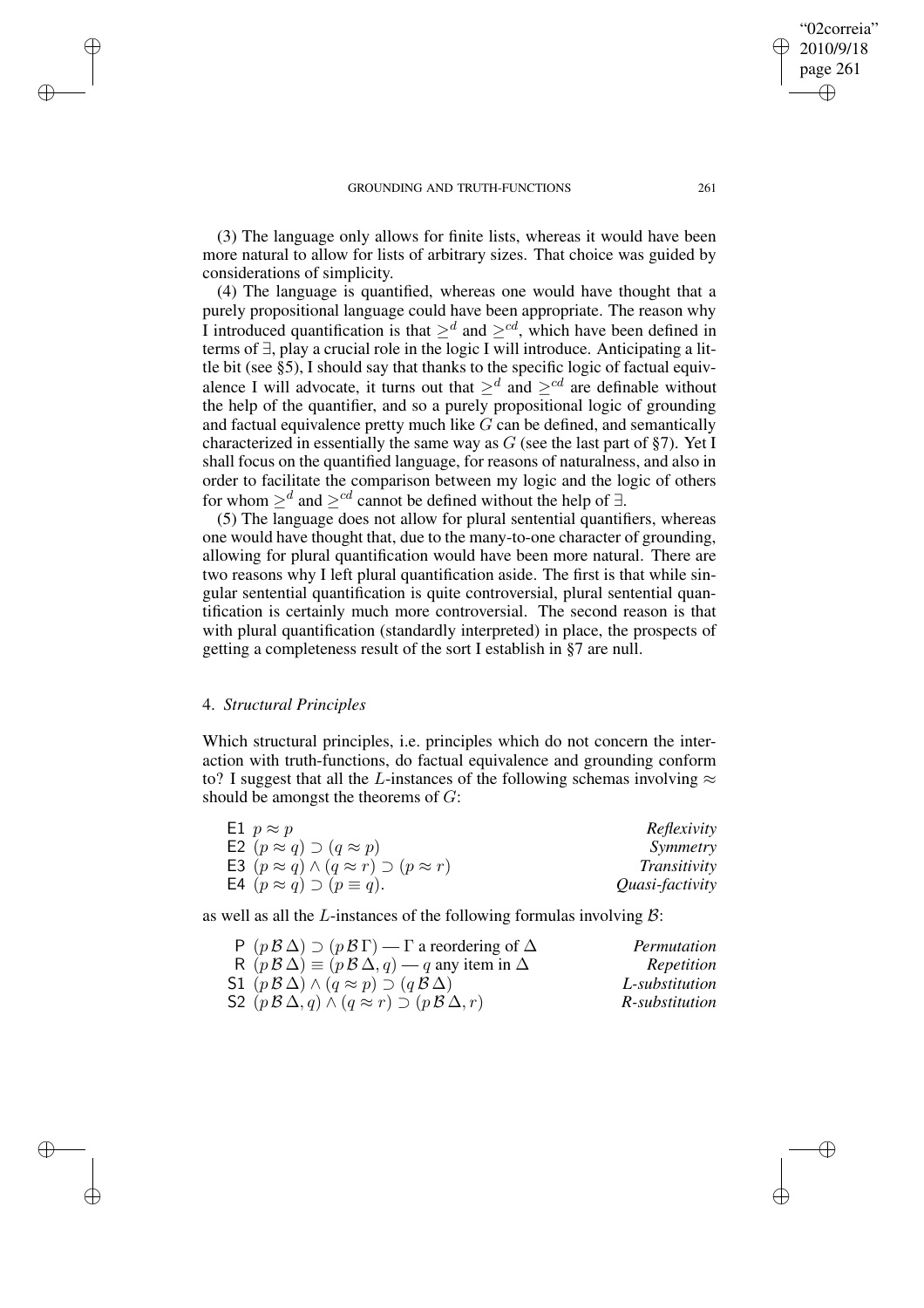"02correia" 2010/9/18 page 262 ✐ ✐

✐

✐

262 FABRICE CORREIA

| G1 $(p \mathcal{B} \Delta) \supset (p \wedge \Delta)$                                               | Factivity            |
|-----------------------------------------------------------------------------------------------------|----------------------|
| $G2 \neg (p \mathcal{B} \Delta, p)$                                                                 | <i>Irreflexivity</i> |
| G3 $(p \mathcal{B} \Delta, q) \wedge (q \mathcal{B} \Gamma) \supset (p \mathcal{B} \Delta, \Gamma)$ | Cut                  |

That all the L-instances of E1–E4, P, R, S1 and S2 should count as theorems of G hardly needs to be justified; and there would seem to be an almost universal consensus that all the L-instances of G1–G3 should also count as such.<sup>12</sup>

Granted that all the L-instances of the highlighted schemas are theorems of G, it can be shown that the same goes for all the L-instances of the following schemas:

| $\bullet$ $(p \mathcal{B} q) \wedge (q \approx r) \supset (p \mathcal{B} r)$               | $R$ -substitution <sup>*</sup> |
|--------------------------------------------------------------------------------------------|--------------------------------|
| • $(p \mathcal{B} \Delta) \supset (q \not\approx p) - q$ any item in $\Delta$              | $Irreflexivity^*$              |
| $\bullet \neg (p \mathcal{B} p)$                                                           | $Irreflexivity**$              |
| $\bullet$ $(p \mathcal{B} q) \wedge (q \mathcal{B} \Gamma) \supset (p \mathcal{B} \Gamma)$ | Transitivity                   |
| $\bullet$ $(p \mathcal{B} \Delta, q) \supset \neg (q \mathcal{B} \Gamma, p)$               | Anti-circularity               |
| $\bullet$ $(p \mathcal{B} q) \supset \neg (q \mathcal{B} p)$                               | Asymmetry                      |

I shall take the highlighted schemas for  $B$  as axiom schemas for system G, as well as E2–E4 (but under a different name). I will not take E1 as an axiom schema, though, because it is derivable from further axiom schemas for factual equivalence I will adopt (see next section).

## 5. *Factual Equivalence and Truth-functions*

Which postulates for the interaction between  $\approx$  and the truth-functions should we take for granted?

Let us tackle the question from an informal point of view and let us first think about sufficient conditions for factual equivalence. There are three candidates I wish to mention first — they are all inadequate, but it will be instructive to see why:

- (a) If 'p' and 'q' are materially equivalent, then 'p' and 'q' are factually equivalent;
- (b) If 'p' and 'q' are metaphysically necessarily equivalent, then 'p' and 'q' are factually equivalent;

<sup>12</sup> See Audi ms, Correia 2005, Fine msa, msb, Rosen 2010, and Schnieder ms for statements / arguments which go in the direction of having some or all of G1–G3. Fine msa does not have a postulate corresponding to Factivity, but interprets the formulas which flank his grounding operators as truths.

✐

✐

✐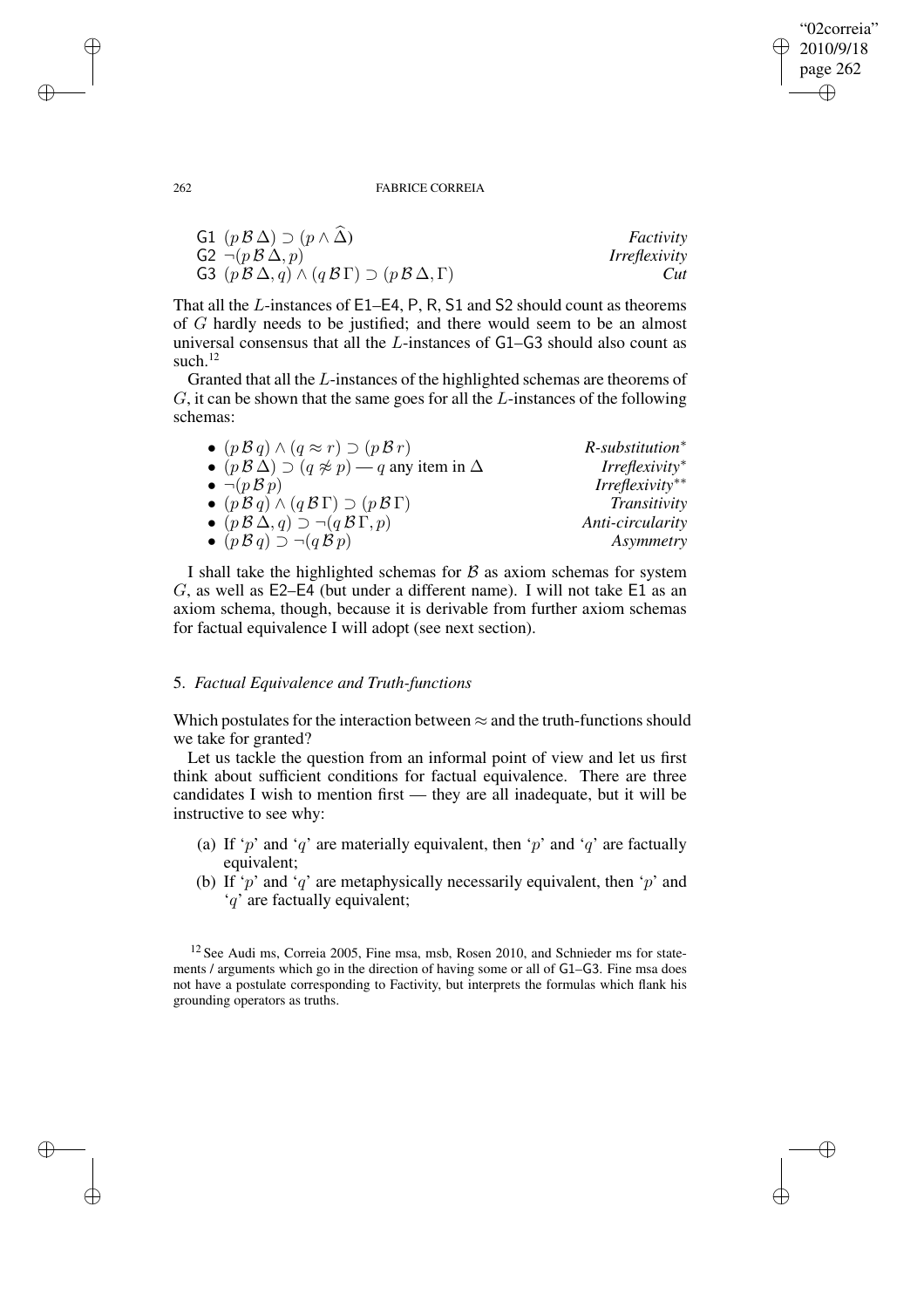✐

✐

✐

✐

(c) If ' $p$ ' and ' $q$ ' are logically equivalent according to classical logic, then 'p' and 'q' are factually equivalent.

(Classical logical equivalence is understood here in the sense of the classical propositional calculus.)

Given previously accepted principles, each of the proposed sufficient conditions is too weak. Given that grounding is factive and irreflexive, and obeys the substitution principles formalized as  $S1$  and  $S2$  in system  $G$ , a consequence of (a) is that no instance of 'p BECAUSE  $q$ ' can be true. For suppose 'p BECAUSE q' is true. Then by factivity, 'p' and 'q' are both true, and hence materially equivalent. By (a) it follows that 'p' and 'q' are factually equivalent, and by a substitution principle that 'p BECAUSE p' is true which goes against irreflexivity.

That the condition in  $(c)$  — and consequently, the condition in  $(b)$  — is too weak as well can be argued for on two grounds. The first has to do with relevance. Suppose an instance of 'p BECAUSE  $q$ ' is true. Given that 'q' and 'q  $\land$  ( $p \lor \neg p$ )' are logically equivalent according to classical logic, by either (b) or (c) they are factually equivalent, and so by substitution ' $p$ BECAUSE  $q \wedge (p \vee \neg p)'$  should be true. Yet, this will be denied, on the grounds that (to use the predicationalist idiom) the fact that  $p \vee \neg p$  can play absolutely no role to help ground the fact that  $p$ . The other argument does not involve relevance, at any rate not in the same way. I take it that on a worldly conception of factual equivalence, some instances of ' $q \vee (q \wedge p)$ ' are not factually equivalent to the corresponding instances of  $q'$ , and that whenever 'q  $\vee$  (q  $\wedge$  p)' is not factually equivalent to 'q' and 'q' is true, ' $q \vee (q \wedge p)$  BECAUSE q' should be taken to be true. Now ' $q \vee (q \wedge p)$ ' and  $'q'$  are classically equivalent, and consequently both (b) and (c) conflict with the worldly conception. $^{13}$ 

Interestingly, the second argument against (c) excludes a further suggestion, which invokes *relevant equivalence* in the sense of the system of first degree entailment of Anderson and Belnap (1975):

(d) If 'p' and 'q' are relevantly equivalent, then 'p' and 'q' are factually equivalent.

The suggestion may appear *prima facie* plausible, since logical relevant equivalence is significantly stronger than classical logical equivalence. But it must be rejected, since 'q' and ' $q \vee (q \wedge p)$ ' are not only logically equivalent according to classical logic, they are also relevantly so.

<sup>13</sup> Fine convinced me that a previous version of the second argument was not effective.

"02correia" 2010/9/18 page 263

✐

✐

✐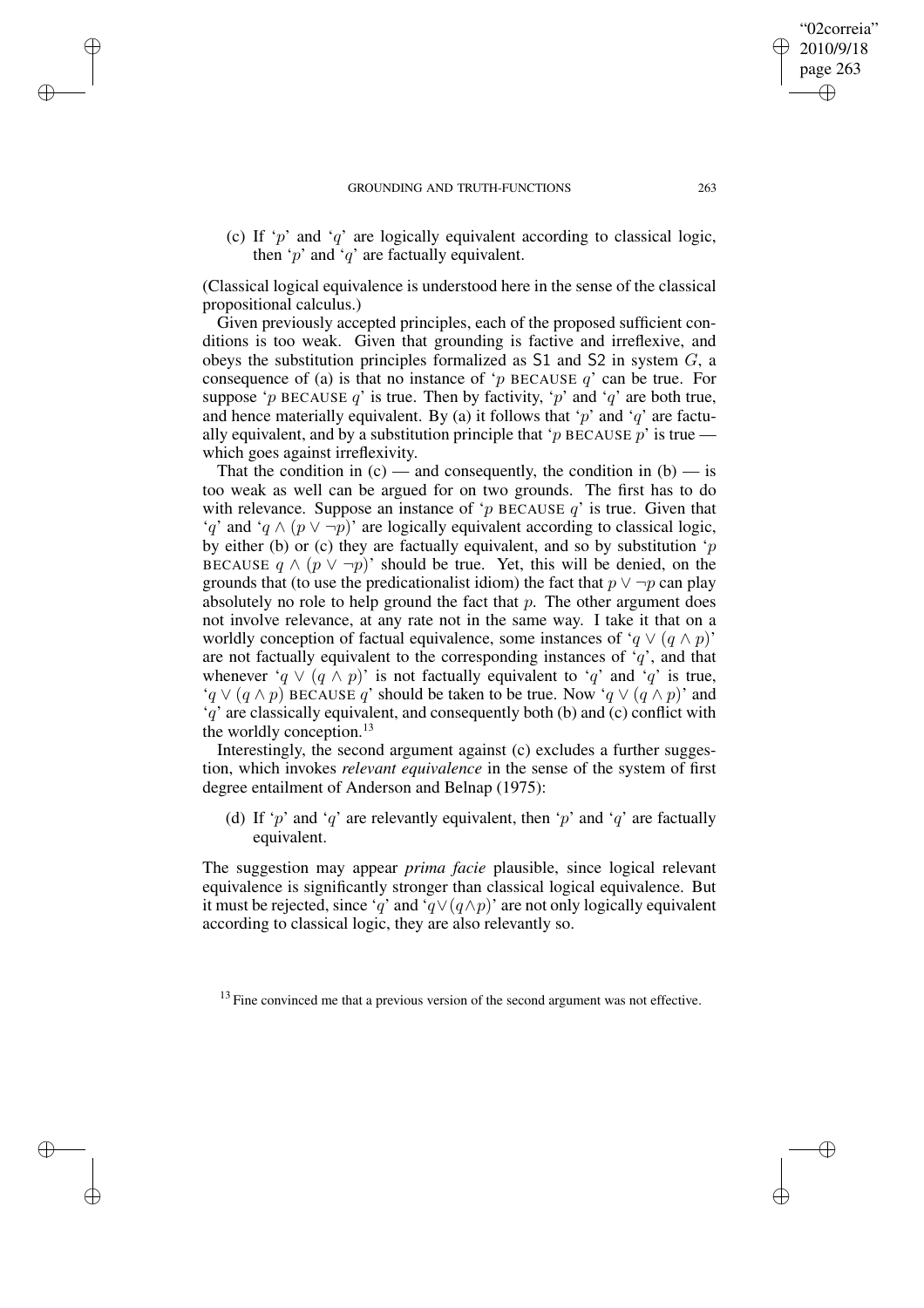# "02correia" 2010/9/18 page 264 ✐ ✐

✐

✐

### 264 FABRICE CORREIA

I wish to suggest that the *logic* of factual equivalence, taken on a worldly conception, is the logic of analytic equivalence in the sense of R. B. Angell (see Angell 1977, 1989 and Correia 2004).<sup>14</sup> Relative to a standard propositional language with conjunction, negation and disjunction as primitive truth-functional connectives, enriched with the binary sentential operator  $\leftrightarrow$  for analytic equivalence, a Hilbert-style axiomatization of the notion is given by the following axiom schemas and rule of inference:<sup>15</sup>

ae0 All classical tautologies ae1  $p \leftrightarrow \neg \neg p$ ae2  $p \leftrightarrow p \land p$ ae3  $p \wedge q \leftrightarrow q \wedge p$ ae4  $p \wedge (q \wedge r) \leftrightarrow (p \wedge q) \wedge r$ ae5  $p \lor q \leftrightarrow \neg(\neg p \land \neg q)$ ae6  $p \vee (q \wedge r) \leftrightarrow (p \vee q) \wedge (p \vee r)$ ae7  $(p \leftrightarrow q) \supset (\neg p \leftrightarrow \neg q)$ ae8  $(p \leftrightarrow q) \supset (p \land r \leftrightarrow q \land r)$ ae9  $(p \leftrightarrow q) \land (q \leftrightarrow r) \supset (p \leftrightarrow r)$ ae10  $(p \leftrightarrow q) \supset (q \leftrightarrow p)$ ae11  $(p \leftrightarrow q) \supset (p \equiv q)$ ae12  $p, p \supset q / q$ 

(Notice that  $p \leftrightarrow p$  follows from ae1, ae9 and ae10, and so need not be adopted as a further postulate.) I will thus take the result of replacing  $\leftrightarrow$ by  $\approx$  in ae1-ae11 as further axiom schemas for system G (ae0 and ae12 are already present).

The objections given above against (a)–(d) do not affect the proposed conception of factual equivalence. In fact, the resulting logic of factual equivalence validates neither of the following relevant schemas:

•  $(p \equiv q) \supset (p \approx q)$ ;

• 
$$
q \approx (q \wedge (p \vee \neg p))
$$
;

•  $q \approx (q \vee (q \wedge p)).$ 

<sup>14</sup> I emphasize that I take the *logic* of the two notions to be the same, because I do not think the notions are the same. Angell takes analytic equivalence to boil down to a form of sameness of meaning (1989, p. 119), and I certainly do not want to treat factual equivalence that way. My work on Angell's logic, which does not mention the concept of grounding, derived in fact from my work on the concept: certain properties of the logic made me think analytic equivalence or some notion in the vicinity could be helpful to model grounding.

<sup>15</sup> See Angell 1977. Angell's system is formulated only with negation and conjunction as primitive, and he defines disjunction in the usual way in terms of these concepts. Angell thus does not have axiom schema ae5. And instead of ae11 he has (equivalently given the rest of the system)  $(p \leftrightarrow p \land q) \supset (p \supset q)$ .

✐

✐

✐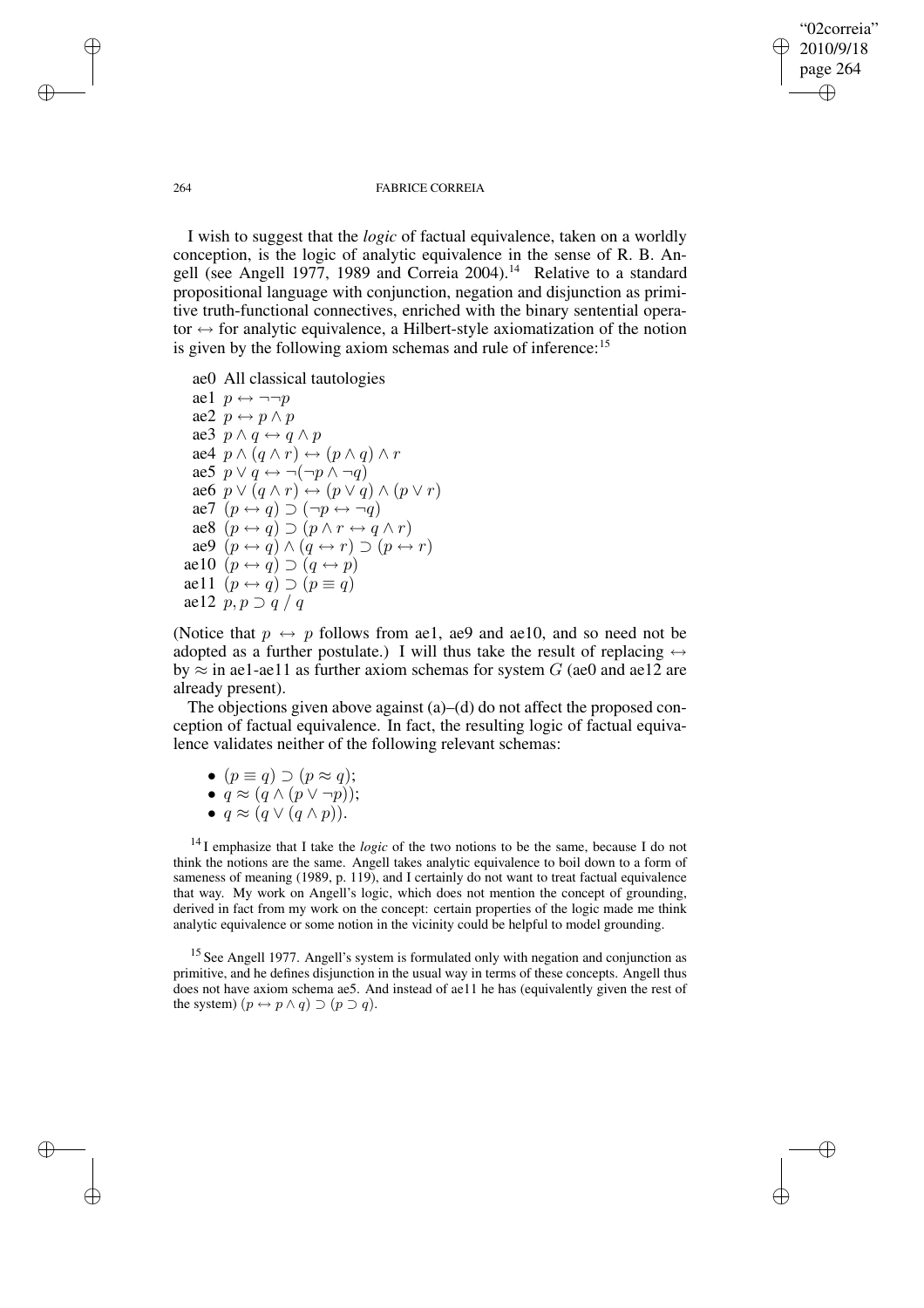page 265 ✐

✐

"02correia" 2010/9/18

✐

✐

For the record, an axiomatization of relevant equivalence can be obtained from ae0-ae12 by adding the axiom schema  $q \leftrightarrow q \vee (q \wedge p)$ , and by adding to the latter system the axiom schema  $q \leftrightarrow q \wedge (p \vee \neg p)$ ,  $\leftrightarrow$  gets to behave just like material equivalence.

Granted the proposed logic of factual equivalence, the following are theorems of system G (the definitions of  $\geq^d$  and  $\geq^{cd}$  have been given in §3):

•  $p \geq^d p$  $\bullet\ (p \geq^d q) \wedge (q \geq^d p) \supset p \approx q$ •  $(p \geq^d q) \wedge (q \geq^d r) \supset (p \geq^d r)$ •  $(p \geq^d q) \supset (p \wedge r \geq^d q \wedge r)$ •  $(p \geq^d q) \supset (p \vee r \geq^d q \vee r)$ •  $(p \geq^d q) \supset (p \vee r \geq^d q)$ •  $(p \geq^d q) \supset (p \geq^d p \wedge q)$ •  $(p \geq^d q) \supset (p \geq^d p \vee q)$ •  $(p \geq^d q) \supset (q \supset p)$  $\bullet\, p \geq^{cd} p$ •  $(p \geq ^{cd} q) \wedge (q \geq ^{cd} r) \supset (p \geq ^{cd} r)$ •  $(p \geq^{cd} q) \supset (p \wedge r \geq^{cd} q)$ •  $(p \geq^{cd} q \land r) \supset (p \geq^{cd} q)$ •  $(p \geq^{cd} q \vee r) \supset (p \geq^{cd} q)$ •  $(p \geq^{cd} q) \supset (p \vee r \geq^{cd} q)$ 

✐

✐

✐

✐

- $(p \geq^d q) \supset (p \geq^{cd} q)$
- $(p \geq^d q) \wedge (q \geq^{cd} r) \supset (p \geq^{cd} r)$
- $(p \geq ^{cd} q) \wedge (q \geq ^{d} r) \supset (p \geq ^{cd} r)$

Importantly, the following equivalences, which show that we could have defined  $\geq^d$  and  $\geq^{cd}$  without the resources of existential quantification, also hold:

d1  $(p \geq^d q) \equiv (p \approx q \vee p)$ d2  $(p \geq^{cd} q) \equiv (p \geq^d q \wedge p)$ 

The right-to-left direction of each equivalence directly follows from quantification theory. For the other directions, here are informal arguments. (Here and below, when I present informal arguments there is always a corresponding formal argument.) For d1, suppose  $p \geq q$ , and let x be such that  $p \approx q \vee x$ . Then  $p \vee q \approx (q \vee x) \vee q$ , and so  $p \vee q \approx q \vee x$ . But then by the initial assumption,  $p \approx q \vee p$ . (2) For d2, suppose  $p \geq^{cd} q$ , and let y be such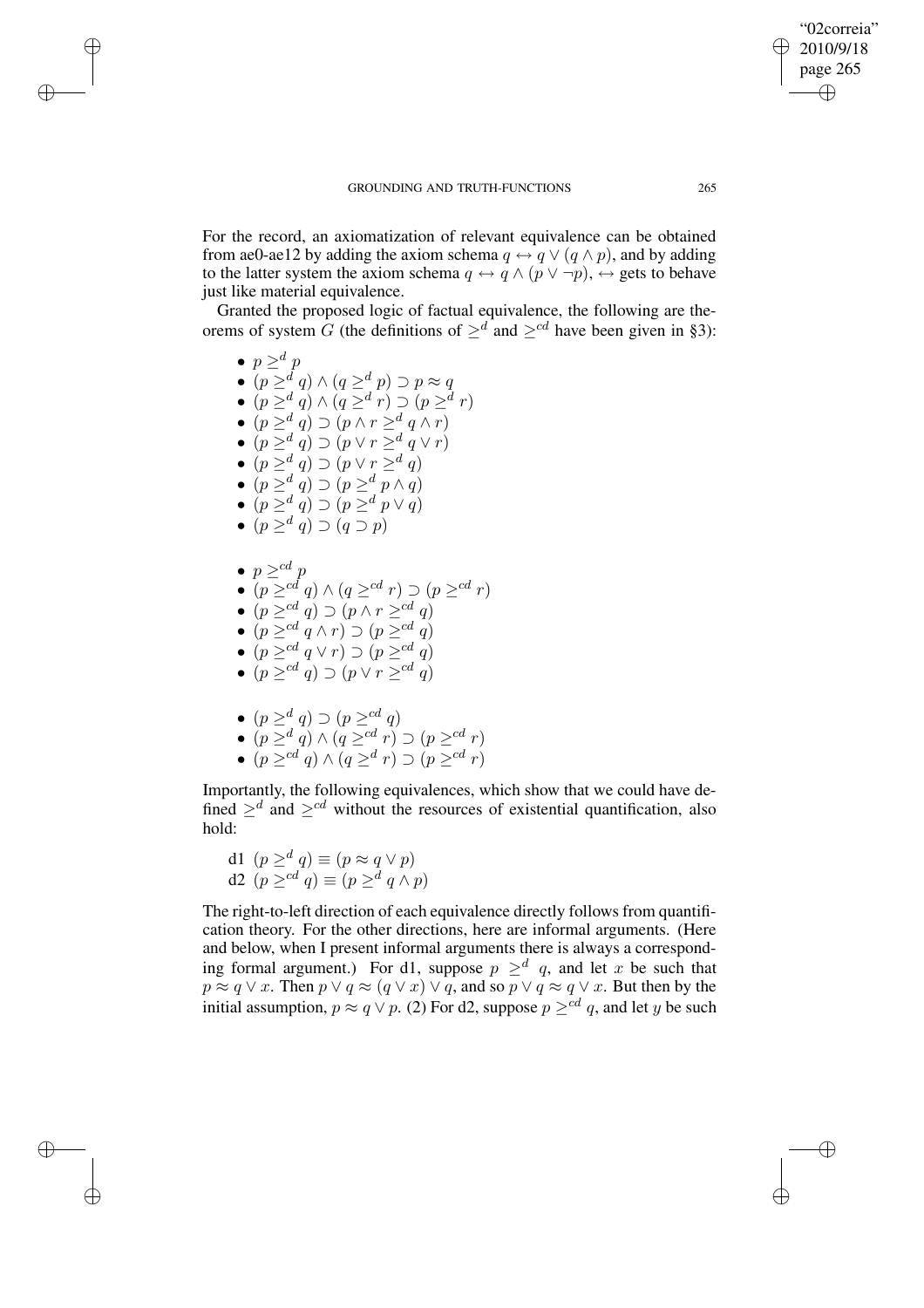"02correia" 2010/9/18 page 266 ✐ ✐

✐

✐

266 FABRICE CORREIA

that  $p \geq^d q \wedge y$ . By d1,  $p \approx (q \wedge y) \vee p$ . It follows that  $q \wedge p \approx q \wedge ((q \wedge y) \vee p)$ . By a distributivity property, we then have  $q \wedge p \approx (q \wedge (q \wedge q)) \vee (q \wedge p)$ , and so  $q \wedge p \approx (q \wedge q) \vee (q \wedge p)$ . By a distributivity property, we have then  $q \wedge p \approx q \wedge (y \vee p)$ . It follows that  $(q \wedge p) \vee p \approx (q \wedge (y \vee p)) \vee p$ . By a distributivity property, it follows that  $(q \wedge p) \vee p \approx (q \vee p) \wedge ((y \vee p) \vee p)$ , and so  $(q \wedge p) \vee p \approx (q \vee p) \wedge (y \vee p)$ . By a distributivity property, it follows that  $(q \wedge p) \vee p \approx (q \wedge y) \vee p$ . But then by the initial hypothesis,  $p \approx (q \wedge p) \vee p$ , and consequently,  $p \geq^d q \wedge p$ .

So far for the logic of factual equivalence. It has been formulated on the assumption of a worldly conception of the notion, which I endorsed from the beginning. Yet a glimpse at conceptual views on factual equivalence may be useful for clarificatory purposes. How, then, is the conceptualist to characterize the logic of factual equivalence?

I have no clear view on these matters, only some suggestions. I suggest a conceptualist may be happy to accept the following schemas, which are all validated by my logic of worldly factual equivalence:

- $p \wedge q \approx q \wedge p$
- $p \wedge (q \wedge r) \approx (p \wedge q) \wedge r$
- $p \vee q \approx q \vee p$
- $\bullet \, p \vee (q \vee r) \approx (p \vee q) \vee r$
- $(p \approx q) \equiv (\neg p \approx \neg q)$
- $(p \approx q) \supset (p \wedge r \approx q \wedge r)$
- $(p \approx q) \supset (p \vee r \approx q \vee r)$
- $(p \approx q) \wedge (q \approx r) \supset (p \approx r)$
- $(p \approx q) \supset (q \approx p)$ •  $(p \approx q) \supset (p \equiv q)$

A guiding view for the conceptualist might be that two statements containing different connectives cannot be factually equivalent, as well as statements containing the same connectives but occurring a different number of times. A principle which may be added to the previous postulates which conforms to that view is:

•  $p \not\approx q$  if q strictly contains p (i.e. contains, but is not identical to, p).

Of course, with that addition the resulting system is no longer a fragment of the worldly system.

A stronger guiding view for a conceptualist might be the following: two statements are factually equivalent iff they have just the same structure and contain equivalent atoms at the same points in the structure. The newly added postulate would still hold on that view, but the first four postulates of the previous list would have to be dropped. The following principles should then be added:

✐

✐

✐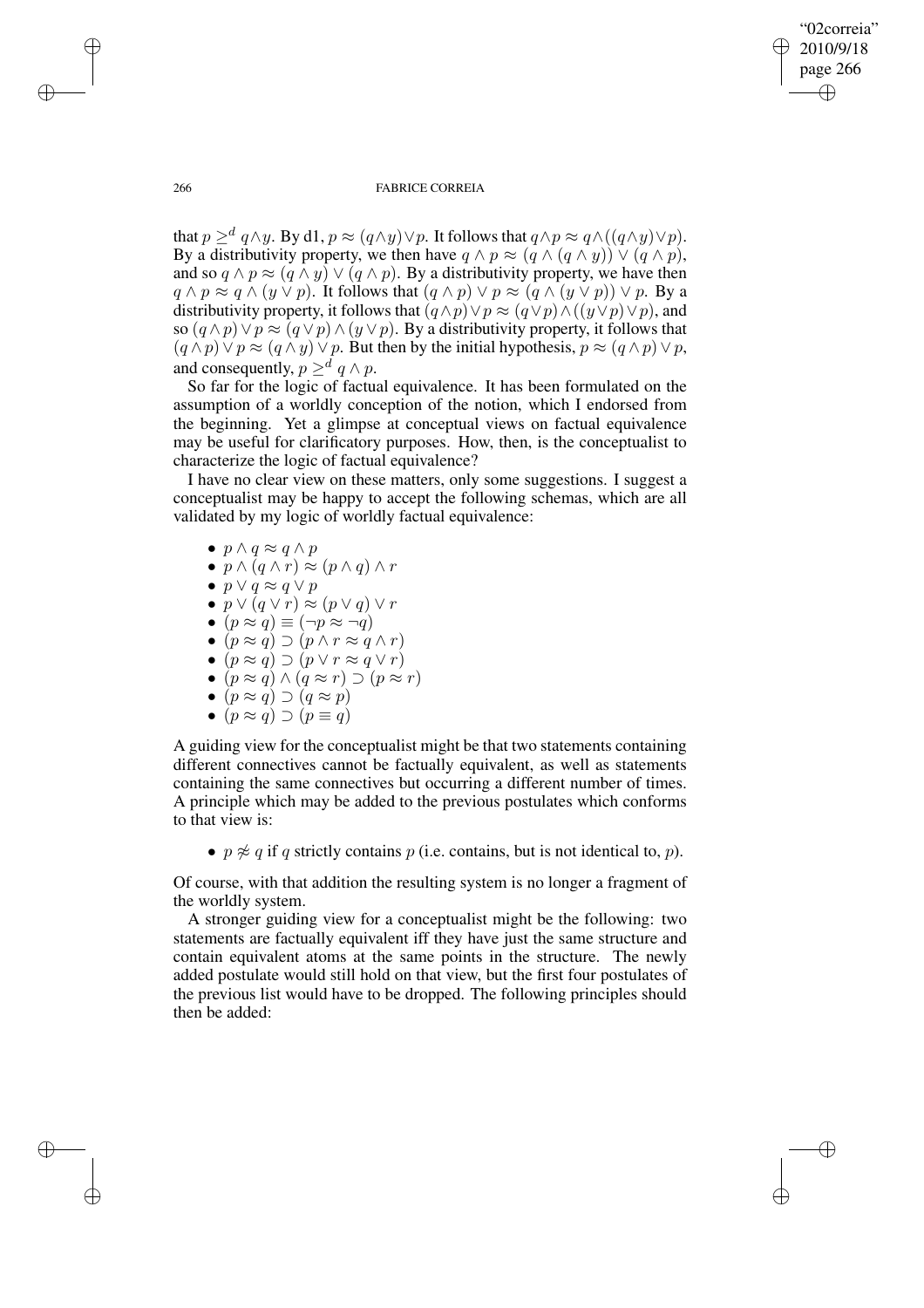• 
$$
(p \land r \approx q \land r) \supset (p \approx q)
$$

$$
\bullet \ (p \lor r \approx q \lor r) \supset (p \approx q)
$$

Notice that neither of these principles hold in the worldly system. Take the first one for instance. In the worldly system,  $(q \wedge r) \wedge (q \wedge r) \approx q \wedge (q \wedge r)$ is a theorem, and yet  $(q \wedge r) \approx q$  is not. Also notice that for a conceptualist,  $p \not\approx q \vee p$  and  $p \not\geq^d q \wedge p$  must hold, and so he cannot accept d1 if he grants that some instances of  $p \geq^d q$  can be true, and d2 if he grants that some instances of  $p \geq^{cd} q$  can be true.

# 6. *Grounding and Truth-functions*

Let us finally turn to the question which postulates for the interaction between  $\beta$  and the truth-functions should be accepted. For the sake of readability, in this section I shall use:

\n- $$
\frac{A}{A_0}
$$
 for  $A \supset A_0$
\n- $\frac{AB}{A_0}$  for  $(A \land B) \supset A_0$
\n- $\frac{ABC}{A_0}$  for  $((A \land B) \land C) \supset A_0$
\n

and so on.

✐

✐

✐

✐

## 6.1. *A First Shot*

Some authors would be happy to endorse principles like the following:

t1 
$$
\frac{p}{p \vee q B p}
$$
  $\frac{q}{p \vee q B q}$   
\nt2  $\frac{p}{p \wedge q B p, q}$   $p \vee q B q$   
\nt3  $\frac{p}{\neg \neg p B p}$ 

Yet they conflict with previously accepted postulates. By the previously accepted logic of factual equivalence,  $p \approx p \vee p$ ,  $p \approx p \wedge p$  and  $p \approx \neg \neg p$  are validated. As a consequence, accepting any of these principles for  $B$  would result in a conflict with L-substitution and Irreflexivity<sup>\*\*</sup> (replace q by p in t1 and t2). Notice that the problem is intimately tied to the proposed logic of factual equivalence. On a conceptualist view of the sort depicted in the previous section, none of  $p \approx p \vee p$ ,  $p \approx p \wedge p$  and  $p \approx \neg \neg p$  would be

"02correia" 2010/9/18 page 267

✐

✐

✐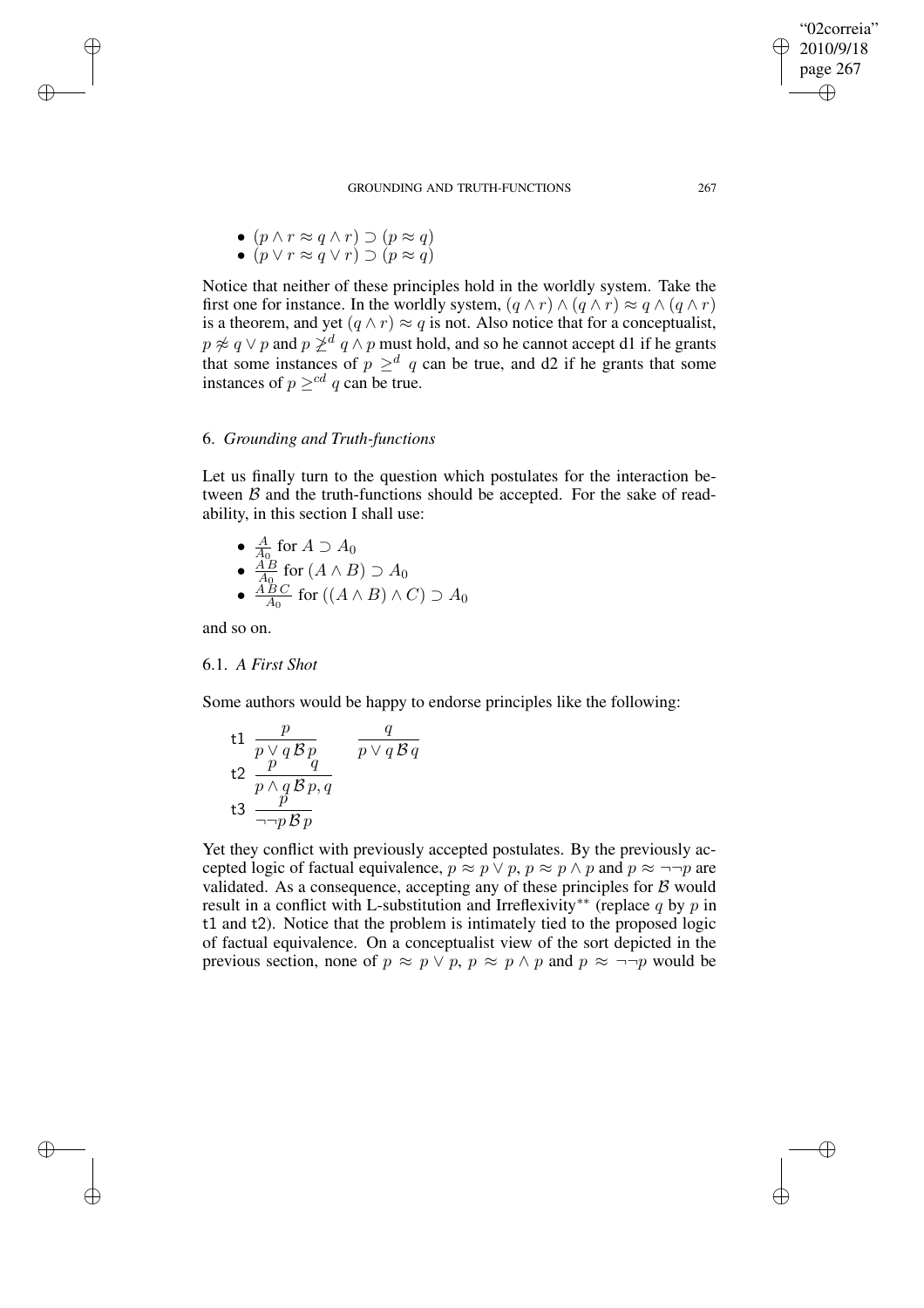✐

## 268 FABRICE CORREIA

validated — actually, their negations would be. Conceptualists can, and arguably will, endorse t1–t3. Conversely, I take it that anyone who accepts any one of these principles is committed to conceptualism.<sup>16,17</sup>

In order to avoid such a clash, one may wish to modify the principles by imposing suitable conditions:

T1 
$$
\frac{p \lor q \not\approx p \qquad p}{p \lor q \not\approx p \qquad p \lor q \not\approx q \qquad q}
$$
  
\nT2  $\frac{p \land q \not\approx p \qquad p \land q \not\approx q \qquad p \qquad q}{p \land q \not\approx p \qquad q}$   
\nT3  $\frac{\neg\neg p \not\approx p \qquad p}{\neg\neg p \not\approx p}$ 

On the logic of factual equivalence I advocated, the second part of T1 is redundant given the first part (and *vice versa*), and T3 trivially holds because the negation of its first antecedent is validated. Yet given that  $\neg\neg p \approx p$ , is

<sup>16</sup> Correia 2005, Fine msa, msb, Rosen 2010 and Schnieder ms explicitly endorse some of the three principles. (Fine msa does not deal with the logic of grounding and truth-functions, but he informally mentions t2 as being correct.)

<sup>17</sup> At this point some words about Fine's notion of weak grounding are in order. Weak grounding is, just like grounding, many-to-one. Fine understands 'the fact that  $p$  is weakly grounded in the fact that  $q$ , and the fact that  $r$ , and ...' as:

(wg) For it to be the case that  $p$  is for it to be the case that  $q$ , and for it to be the case that r, and ...

The one-one locution 'for it to be the case that p is for it to be the case that q' is familiar enough, the many-to-one notion Fine has in mind is not. Crucially, (wg) is not to be understood as the one-one form 'for it to be the case that  $p$  is for it to be the case that  $(q \text{ and } r)$ and ...)', for Fine holds that although the fact that p is weakly grounded in the fact that p and the fact that  $p$  (granted that  $p$  is true), the fact that  $p$  can never be weakly grounded in the fact that  $p \wedge p$ . Fine cashes out the notion of weak grounding in terms of the notion of strict grounding as follows: [p] is weakly grounded in [q<sub>1</sub>], [q<sub>2</sub>], ... iff (i) whenever [p'] is strictly grounded in  $[p]$ ,  $[r_1]$ ,  $[r_2]$ ...,  $[p']$  is strictly grounded in  $[q_1]$ ,  $[q_2]$ , ...,  $[r_1]$ ,  $[r_2]$ ..., and (ii) whenever each of  $[q_1]$ ,  $[q_2]$ , ... is strictly grounded in  $[r_1]$ ,  $[r_2]$ ...,  $[p]$  is strictly grounded in  $[r_1]$ ,  $[r_2]$ .... He mentioned to me that he would take factual equivalence to be just mutual weak ground ( $p \approx q$  iff [p] is weakly grounded in [q], and [q] in [p]). It might be thought that weak grounding can be defined as the converse of what I called disjunctive containment, more precisely that (wg) can be understood as  $p \geq^d ((q \wedge r) \wedge ...)$ . The two notions indeed share many formal properties. Yet Fine wants to say that for p true, the fact that  $p \wedge p$  is weakly grounded in the fact that p, while  $p \wedge p \geq^d p$  just means  $\exists x (p \wedge p \approx p \vee x)$ , and I do not think this is something a conceptualist like Fine would accept e.g. in case  $p$  is atomic. It is not clear to me whether weak grounding could be defined in terms of factual equivalence in some other way.

✐

✐

✐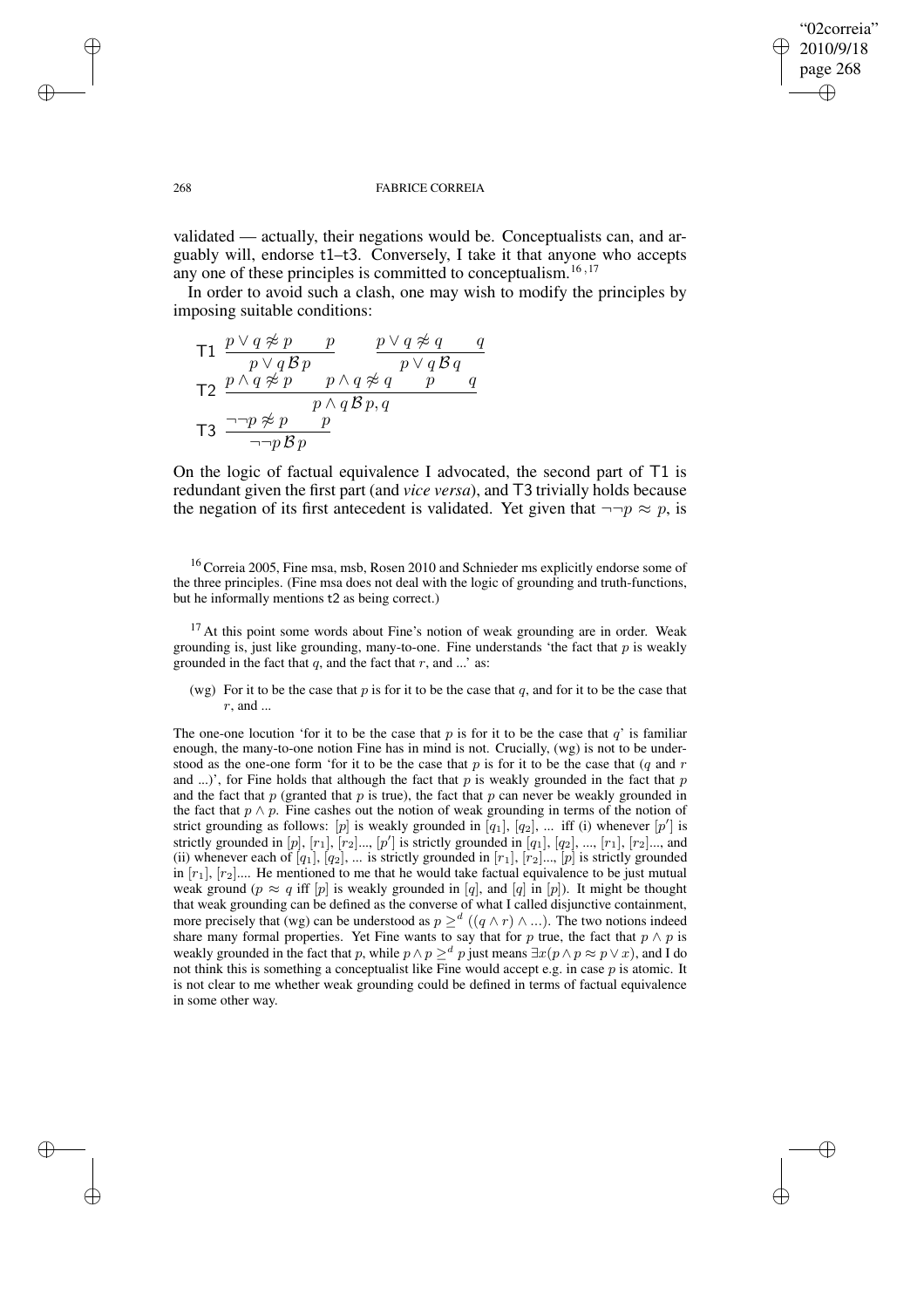✐

validated, by L-substitution and Irreflexivity<sup>\*\*</sup>, ¬¬p B p can never hold. We are thus left with the first part of T1 (or its second part), and T2.

## 6.2. *Some Problems, and Resulting Modifications*

T1 and T2 are problematic in the presence of a further plausible principle, namely:

$$
N \neg (p \,\mathcal{B} p \land q, \Delta)
$$

which, thanks to Permutation and Repetition, yields:

$$
\mathsf{N}^* \ \neg (p \,\mathcal{B} p \land q)
$$

✐

✐

✐

✐

(I will not take N as axiomatic since it follows from further axioms I will introduce in the next section.) Let me here argue informally. (1) Suppose  $p$ and  $p \lor q \not\approx p$ . Then by T1,  $p \lor q$   $\mathcal{B}p$ . Suppose now that  $p \geq^{cd} p \lor q$ . Then for some  $x, p \approx p \vee ((p \vee q) \wedge x)$ . Then by the logic of factual equivalence,  $p \approx (p \vee q) \wedge (p \vee x)$ , and so by R-substitution,  $p \vee q \mathcal{B}(p \vee q) \wedge (p \vee x)$  $\frac{p}{p}$  which contradicts N<sup>\*</sup>. (2) Suppose p, q, p ∧ q  $\neq p$  and p ∧ q  $\neq q$ . Then by T2  $p \wedge q$  Bp, q. Suppose now that  $p \geq^{cd} p \wedge q$ . (The assumption that  $q \geq^{cd} p \wedge q$  would yield to the same kind of problem.) Then for some  $x, p \approx p \vee (p \wedge q) \wedge x$ . Then by the logic of factual equivalence,  $p \approx$  $(p\vee (p\wedge q))\wedge (p\vee x)$ , and so by R-substitution,  $p\wedge q\mathcal{B}(p\vee (p\wedge q))\wedge (p\vee x)$ , q. Now either  $p \wedge q \approx (p \vee (p \wedge q))$  or not. If not, then by T1 and Cut,  $p \vee (p \wedge q) \mathcal{B}(p \vee (p \wedge q)) \wedge (p \vee x), q$  — which contradicts N. If so, then by L-substitution,  $p \vee (p \wedge q) \mathcal{B}(p \vee (p \wedge q)) \wedge (p \vee x), q$  — which again contradicts N.

(Notice that for a conceptualist, neither  $p \geq^{cd} p \vee q$  nor  $p \geq^{cd} p \wedge q$  can hold, so the previous difficulties do not arise for him.)

Clearly, one can escape these difficulties if instead of T1 and T2 one opts for:

TF1 
$$
\frac{p \not\geq^{cd} p \vee q \qquad p}{p \vee q \otimes p}
$$

\nY-introduction 1

\nTF2 
$$
\frac{p \not\geq^{cd} p \wedge q \qquad q \not\geq^{cd} p \wedge q \qquad p \qquad q}{p \wedge q \otimes p, q}
$$

\n^\therefore \text{introduction 1}

I shall take TF1 and TF2 as axiomatic. (There is no need to add:

$$
\bullet \ \frac{q \not \geq^{cd} p \vee q \qquad q}{p \vee q \mathcal{B} q}
$$

since it follows from TF1, the logic of factual equivalence and L-substitution.)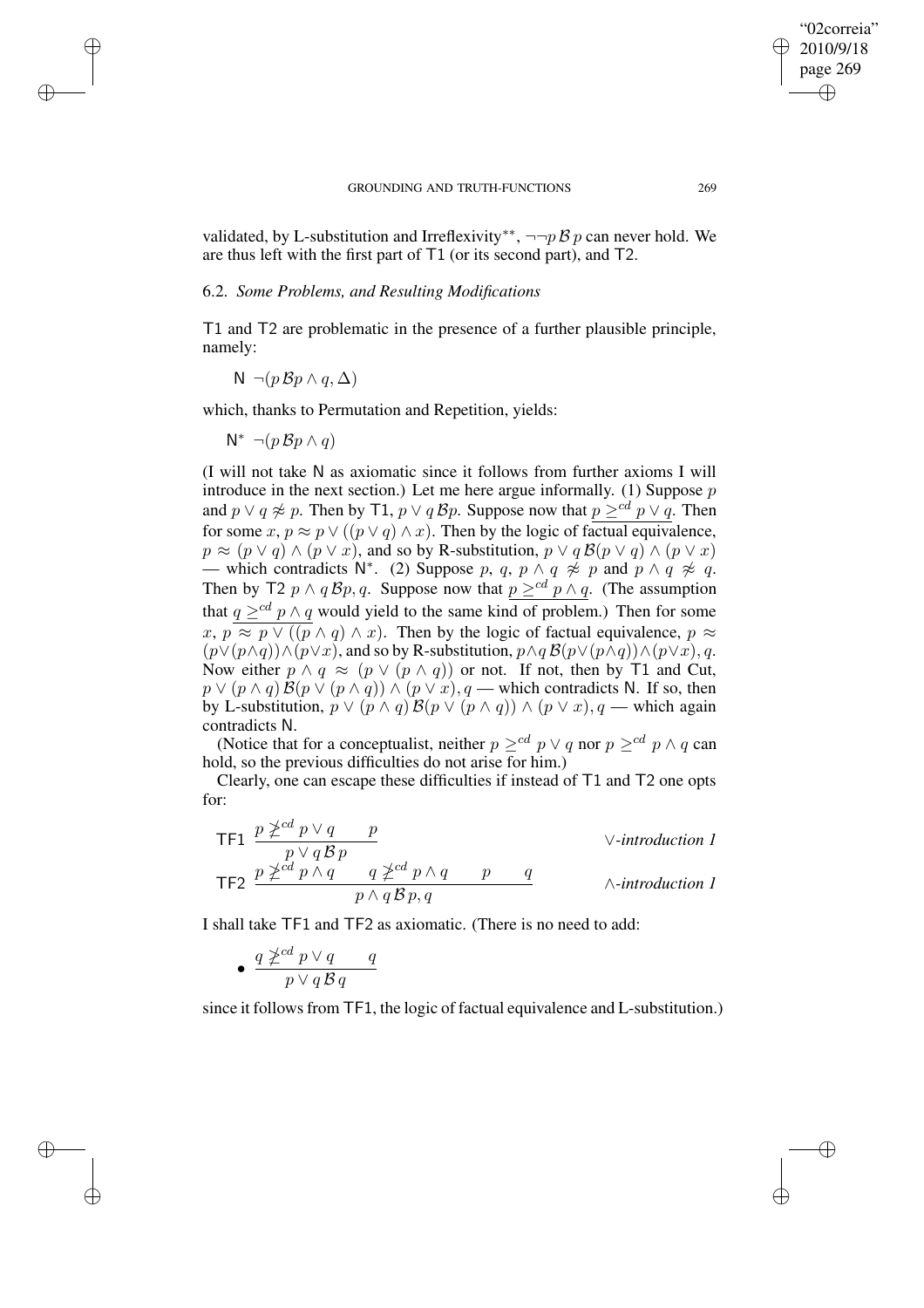## "02correia" 2010/9/18 page 270 ✐ ✐

✐

✐

### 270 FABRICE CORREIA

# 6.3. *Further Principles*

TF1 is a sort of principle of disjunction-introduction for grounding which allows one to introduce disjunction from premises which do not contain B, and TF2 is a sort of principle of conjunction-introduction of the same type. I also take as axiomatic the following principles of introduction and elimination for both disjunction and conjunction which are of a different sort:

| TF3 | $\frac{p\beta\Delta}{p\vee q\beta\Delta}$           | ~~\vee-introduction 2   |                    |
|-----|-----------------------------------------------------|-------------------------|--------------------|
| TF4 | $\frac{p\beta\Delta,(r\vee s)}{p\beta\Delta,r}$     | r                       | ~~\vee-elimination |
| TF5 | $\frac{p\beta\Delta}{p\wedge r\beta\Delta,\Gamma}$  | ~~\wedge-introduction 2 |                    |
| TF6 | $\frac{p\beta\Delta,(r\wedge s)}{p\beta\Delta,r,s}$ | ~~\wedge-elimination    |                    |

Notice that thanks to Permutation and Repetition, TF4 and TF6 yield:

 $\bullet$   $\frac{p\mathcal{B} (r \vee s)}{p}$ p B r  $\bullet \frac{p\mathcal{B} (r\wedge s)}{p}$  $p\,\mathcal{B}\,r,s$ 

and that principle N from the previous subsection follows from TF6 and Irreflexivity. Also notice that TF3–TF6 follow from t1, t2, Cut and Permutation. So conceptualists who endorse the latter principles do not need TF3–TF6 as extra principles.

## 6.4. *The Reduction Axiom*

Let us use  $\Delta \not\geq^{cd} p$  for  $p_1 \not\geq^{cd} p$  if  $\Delta$  is  $p_1$ , for  $(p_1 \not\geq^{cd} p \wedge p_2 \not\geq^{cd} p)$ if  $\Delta$  is  $p_1, p_2$ , for  $((p_1 \not\geq^{cd} p \land p_2 \not\geq^{cd} p) \land p_3 \not\geq^{cd} p)$  if  $\Delta$  is  $p_1, p_2, p_3$ , etc. Informally speaking,  $\Delta \not\geq^{cd} p$  just says that no item q in  $\Delta$  is such that  $q \geq^{cd} p$ .

Given previously accepted principles, it can be shown that the following holds in  $\tilde{G}$ :

 $R^+$   $(\widehat{\Delta} \wedge (p \geq^d \widehat{\Delta}) \wedge (\Delta \ngeq^{cd} p)) \supset (p \mathcal{B} \Delta)$ 

An informal proof runs as follows. (1) Suppose first that  $\Delta$  is a list of one item, q. Suppose then  $q \nleq^{cd} p$ . Then by the logic of factual equivalence,  $q \not\geq^{cd} q \vee p$ . Suppose now that q. By TF1, it follows that  $q \vee p \mathcal{B} q$ . Suppose

✐

✐

✐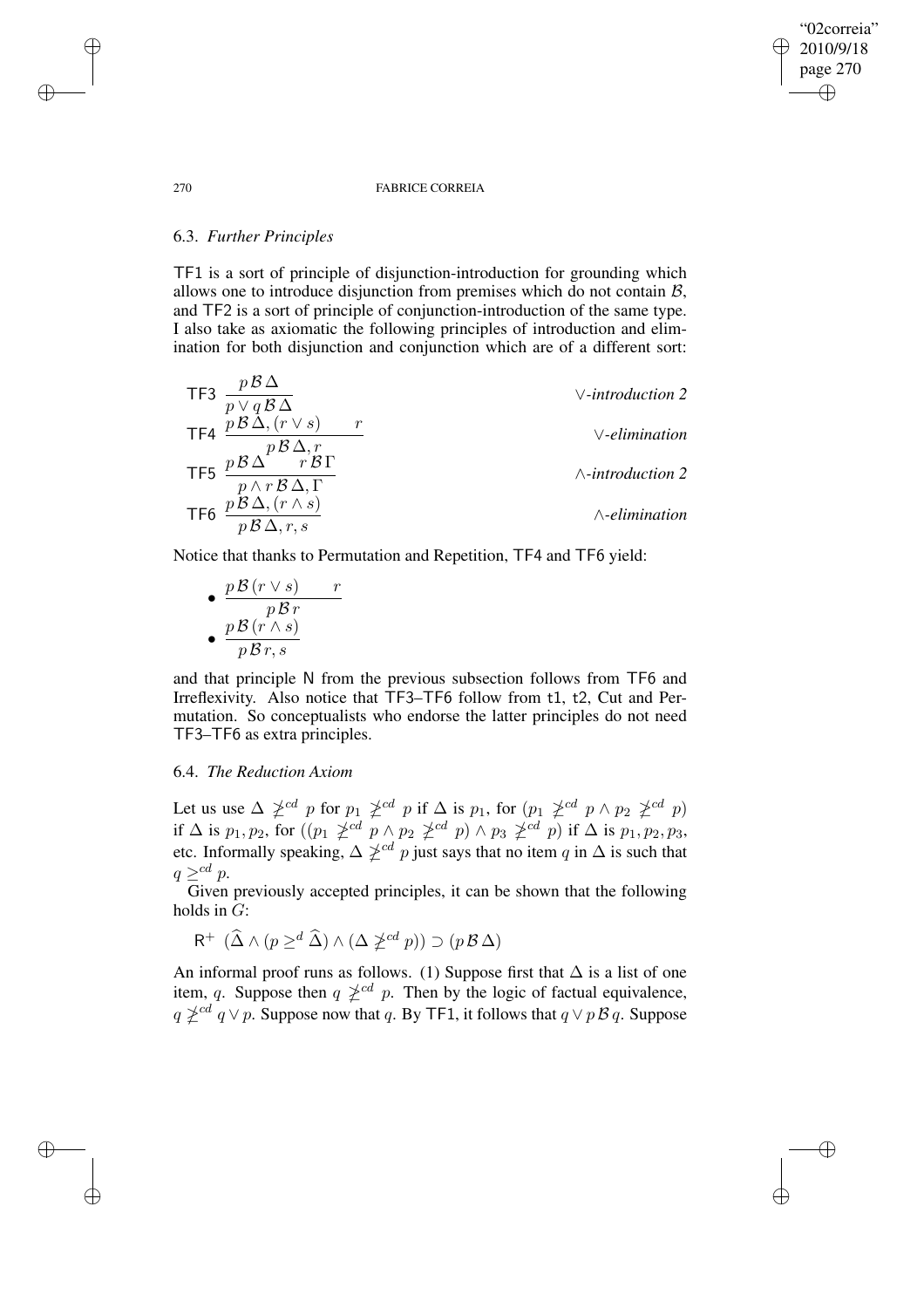now  $p \geq^d q$ . Then  $p \approx q \vee p$ , and so by L-substitution, we get  $p \mathcal{B} q$ . (2) Suppose now that  $\Delta$  is a list of n items,  $q_1, ..., q_n$ , for  $n \geq 2$ . Suppose  $q_1 \ngeq^{cd}$ p, ...,  $q_n \not\geq^{cd} p$ . Then by the logic of factual equivalence,  $q_1 \not\geq^{cd} q_1 \vee p$ , ...,  $q_n \not\geq^{cd} q_n \vee p$ . Suppose now  $q_1, ..., q_n$ . By TF1, it follows that  $q_1 \vee p \mathcal{B} q_1$ , ...,  $q_n \vee p \mathcal{B} q_n$ . Define  $r_i$ ,  $1 \leq i \leq n$ , recursively as follows:  $r_1$  is  $(q_1 \vee p)$ ; for every *i* such that  $2 \le i \le n$ ,  $r_i$  is  $(r_{i-1} \wedge (q_i \vee p))$ . Then by TF5, we have  $r_n \mathcal{B} \Delta$ . Suppose now  $p \geq d \widehat{\Delta}$ . Then  $p \approx p \vee \widehat{\Delta}$ , and so by the logic of factual equivalence,  $p \approx r_n$ . By L-substitution, we then get  $p \mathcal{B} \Delta$ .

We can also show that the following holds in  $G$ :

•  $(p \mathcal{B} \Delta) \supset (\Delta \ngeq^{cd} p)$ 

✐

✐

✐

✐

An informal proof for the case where  $\Delta$  has only one item, q, runs as follows. (The case where  $\Delta$  has more than one item is exactly similar.) Suppose p B q and  $q \geq^{cd} p$ . Then for some  $x, q \approx (p \wedge x) \vee q$ . By the logic of factual equivalence, it follows that  $q \approx (q \vee x) \wedge (p \vee q)$ . By Substitution and TF6, we then get  $p \mathcal{B} (q \vee x)$ ,  $(p \vee q)$ . By Factivity, p, and so by TF4 we get  $p \mathcal{B} (q \vee r)$ , p, which violates Irreflexivity.

Since  $(p \mathcal{B} \Delta) \supset \widehat{\Delta}$  directly follows from Factivity, we will thus have the converse of  $R^+$ , namely:

$$
R^{-} (p \mathcal{B} \Delta) \supset (\widehat{\Delta} \wedge (p \geq^d \widehat{\Delta}) \wedge (\Delta \npreceq^{cd} p))
$$

provided that we accept the following postulate:

Re 
$$
(p \mathcal{B} \Delta) \supset (p \geq^d \widehat{\Delta})
$$
 *Reduction axiom*

I call it 'Reduction axiom' because in its presence, the following "reduction" principle follows:<sup>18</sup>

$$
R (p \mathcal{B} \Delta) \equiv (\widehat{\Delta} \wedge (p \geq^d \widehat{\Delta}) \wedge (\Delta \ngeq^{cd} p))
$$
 *Reduction theorem*

That is to say, using the language of facts, a fact  $x$  is grounded in other facts iff (i) the latter facts all obtain, (ii) their conjunction is disjunctively contained in  $x$ , and (iii) none of these facts disjunctively contains some fact

<sup>18</sup> There is a striking formal similarity between the relationship between  $\mathcal{B}$ ,  $\geq d$  and  $\geq^{cd}$ as expressed by the Reduction theorem on one hand, and those between the Finean notions of strict grounding, weak grounding and partial weak grounding as Fine (msa and msb) sees them on the other hand. Fine indeed takes it that a fact is strictly grounded in other facts iff it is weakly grounded in them, and none of the latter facts is partly weakly grounded in the former fact. Yet, the similarity is of a limited character since, as we saw, weak grounding is not the converse of disjunctive containment, and accordingly partial weak grounding is not the converse of  $\geq^{cd}$ .

"02correia" 2010/9/18 page 271

✐

✐

✐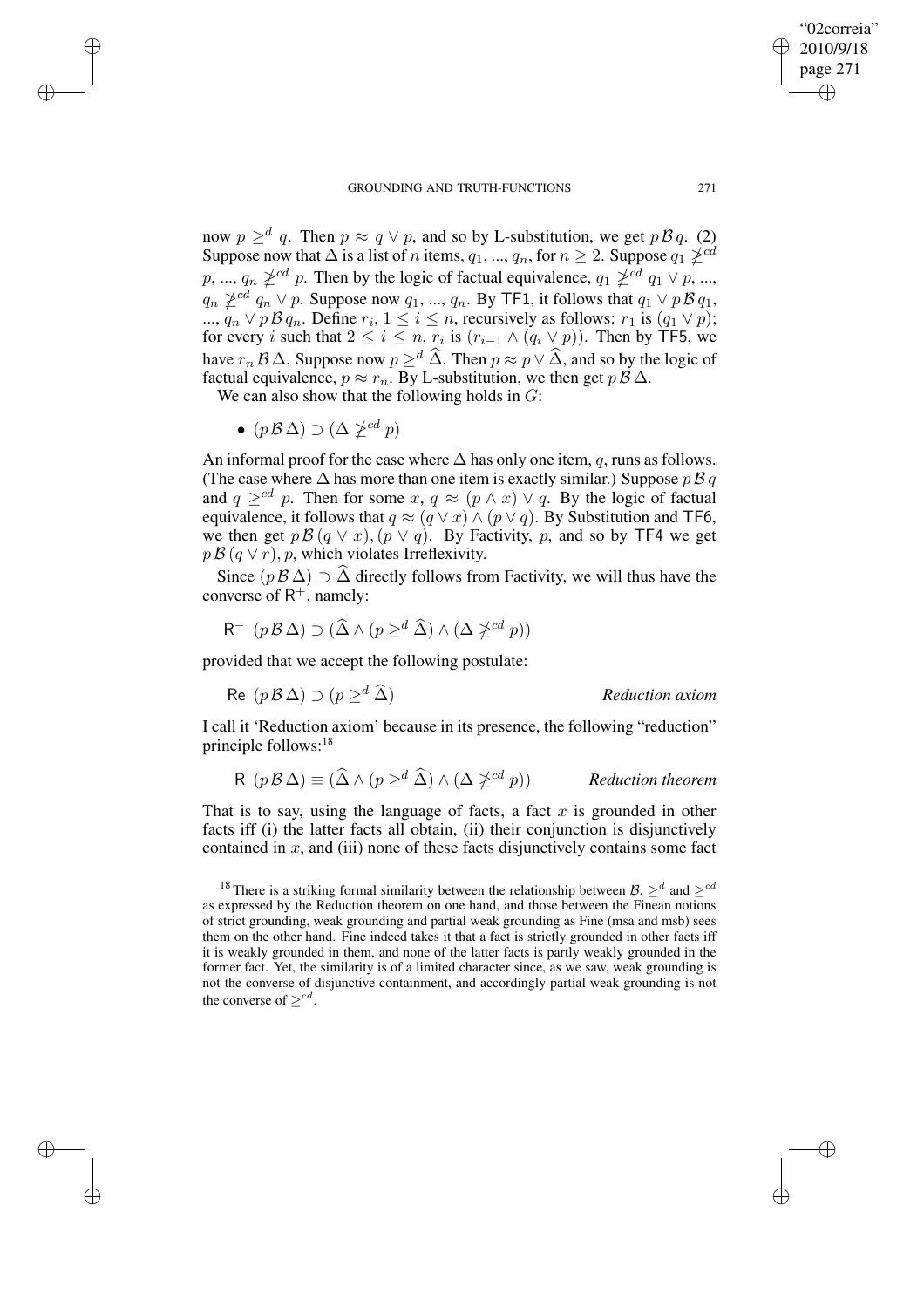"02correia" 2010/9/18 page 272 ✐ ✐

✐

✐

### 272 FABRICE CORREIA

which conjunctively contains x. Still using factual talk, to say that  $p \geq^d q$ is to say that the fact that  $p$  is a disjunctive fact with the fact that  $q$  as one of the disjuncts. The idea behind Re is thus that whenever a fact is grounded in a collection of facts, the grounded fact has a disjunctive nature, and the conjunction of the grounders is one of its disjuncts — as it were, grounding always arises via disjunction, in the way encoded by TF1.

Not all instances of Re are plausible. For instance, although one can maintain, with some plausibility, that the fact that {Socrates} exists is grounded in the fact that Socrates exists, view that the former fact is the disjunction of the latter fact and another fact is implausible. Thus, adding the Reduction axiom to the previous axiomatic basis yields a theory of grounding which at best takes care of certain types of grounding ties, and accordingly does not have full generality. Yet I will take the axiom to be part of G. The reason is pragmatic, so to speak: with the axiom on board, it is relatively easy to put forward a semantics for the system with respect to which the system is sound and complete (see next section), while without the axiom the task is significantly harder.

It would be highly desirable to have a semantical characterization of G minus Re. I hope to be able to provide one in the future. Yet,  $G$  is interesting in its own right, and accordingly having a semantical characterization for G is a good thing. It is also a good thing for another reason: an important consequence of the soundness of  $G$  is that any (proper or improper) fragment of  $G$  — in particular G minus Re — is consistent.

## 7. *A Semantics for* G

In this section I formulate a semantics for language  $L$  and show that system G is sound and complete with respect to that semantics. The semantics is partly algebraic. It interprets the basic formulas as denoting what I will call 'facts', the truth-functional connectives as corresponding to certain operations on facts, factual equivalence as identity between facts, and grounding as a certain relation between facts. Thus the semantics can be seen as embodying what I earlier called a predicational view about grounding, and it actually can be modified in an obvious way to model languages for grounding which, unlike L, treat the notion as expressed by means of a predicate. Since it is my contention that the operational view on grounding is correct, I do not take the proposed formal semantics to have a non-ersatzist applied counterpart which provides truth-conditions for grounding claims.<sup>19</sup> In §7.1

 $19$  My stance towards the use of a "factualist" semantics is thus similar to that of the modal actualist who makes use of Kripke-style formal semantics for modal logics.

✐

✐

✐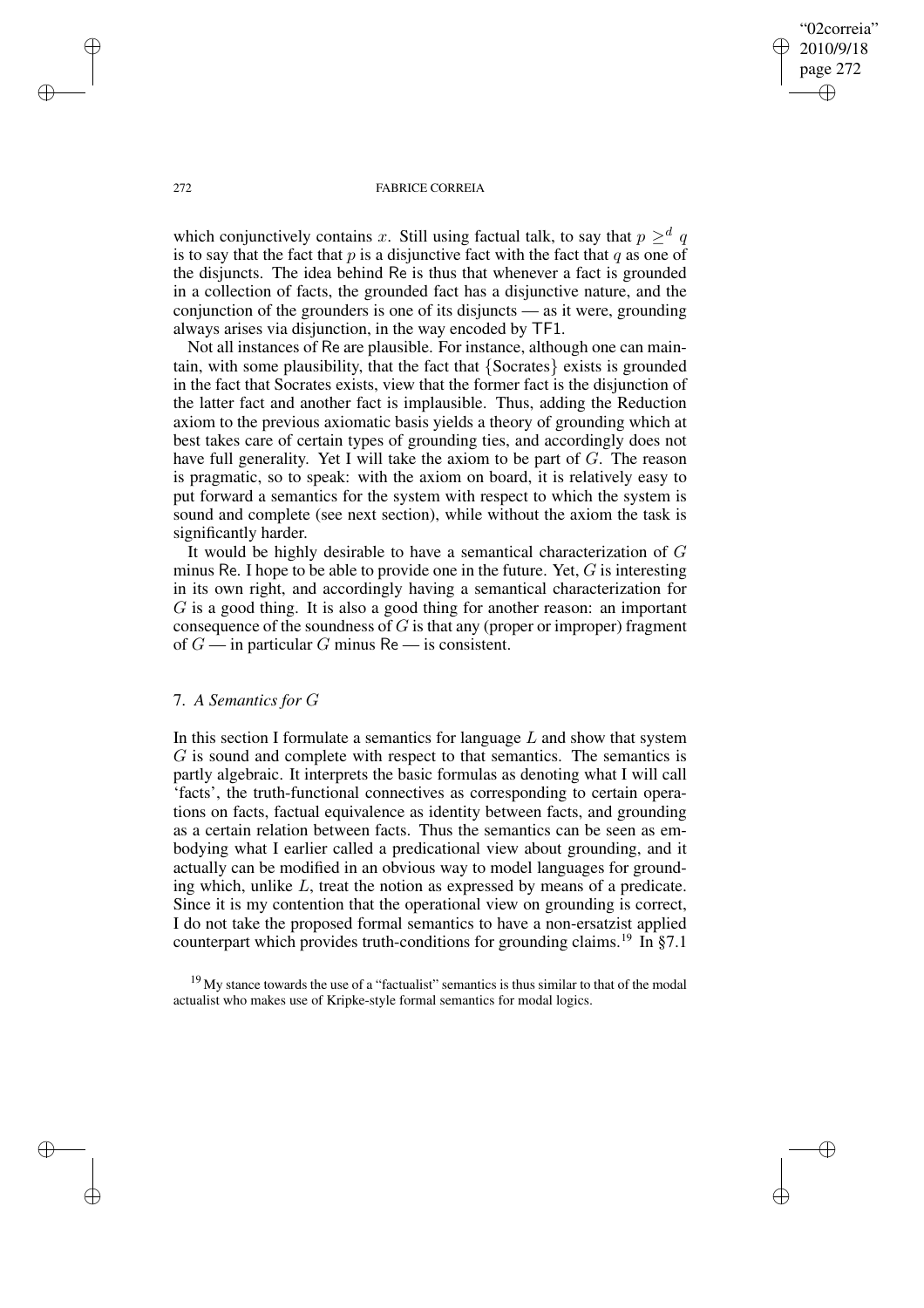I present system G in compact form, in §7.2 I present the semantics, and §7.3 deals with soundness and completeness.<sup>20</sup>

# 7.1. *Review of the System*

✐

✐

✐

✐

System  $G$  is given by all classical tautologies, a suitable basis for the sentential quantifier (any classical set of postulates will do), the rule Modus Ponens, and the following specific axioms:

Axioms for factual equivalence:

 $\approx$ 1 p  $\approx$  ¬¬p  $≈2$   $p ≈ p ∧ p$  $\approx$ 3 p ∧ q  $\approx$  q ∧ p ≈4  $p \wedge (q \wedge r) \approx (p \wedge q) \wedge r$  $\approx$ 5  $p \vee q \approx \neg(\neg p \wedge \neg q)$  $\approx 6 \, p \vee (q \wedge r) \approx (p \vee q) \wedge (p \vee r)$  $\approx$ 7  $(p \approx q) \supset (\neg p \approx \neg q)$  $\approx 8$   $(p \approx q) \supset (p \wedge r \approx q \wedge r)$ ≈9  $(p \approx q) \wedge (q \approx r) \supset (p \approx r)$  $\approx 10 \left( \rho \approx \tilde{q} \right) \supset \left( \tilde{q} \approx \rho \right)$  $\approx 11 \ (p \approx q) \supset (p \equiv q)$ 

Permutation and repetition:

| $P(pB\Delta) \supset (pB\Gamma)$ - $\Gamma$ a reordering of $\Delta$                 | Permutation |
|--------------------------------------------------------------------------------------|-------------|
| R $(p \mathcal{B} \Delta) \equiv (p \mathcal{B} \Delta, q) - q$ any item in $\Delta$ | Repetition  |

Substitution principles:

| S1 $(p \mathcal{B} \Delta) \wedge (q \approx p) \supset (q \mathcal{B} \Delta)$       | L-substitution |
|---------------------------------------------------------------------------------------|----------------|
| S2 $(p \mathcal{B} \Delta, q) \wedge (q \approx r) \supset (p \mathcal{B} \Delta, r)$ | R-substitution |

Further structural principles:

| G1 $(p \mathcal{B} \Delta) \supset (p \wedge \Delta)$                                               | Factivity            |
|-----------------------------------------------------------------------------------------------------|----------------------|
| $G2 \neg (p \mathcal{B} \Delta, p)$                                                                 | <i>Irreflexivity</i> |
| G3 $(p \mathcal{B} \Delta, q) \wedge (q \mathcal{B} \Gamma) \supset (p \mathcal{B} \Delta, \Gamma)$ | Cut                  |

 $20$  Fine (msa and msb) also proposes a factualist semantics, but it is not algebraic. It is more similar to a regular model-theoretic semantics, although his basic semantic notion is not that of being true at a point (world, time, etc.), but that of being made true by facts. Schnieder ms proposes a semantics which is, as he himself grants, somewhat artificial, but which allows him to prove the consistency of his system.

"02correia" 2010/9/18 page 273

✐

✐

✐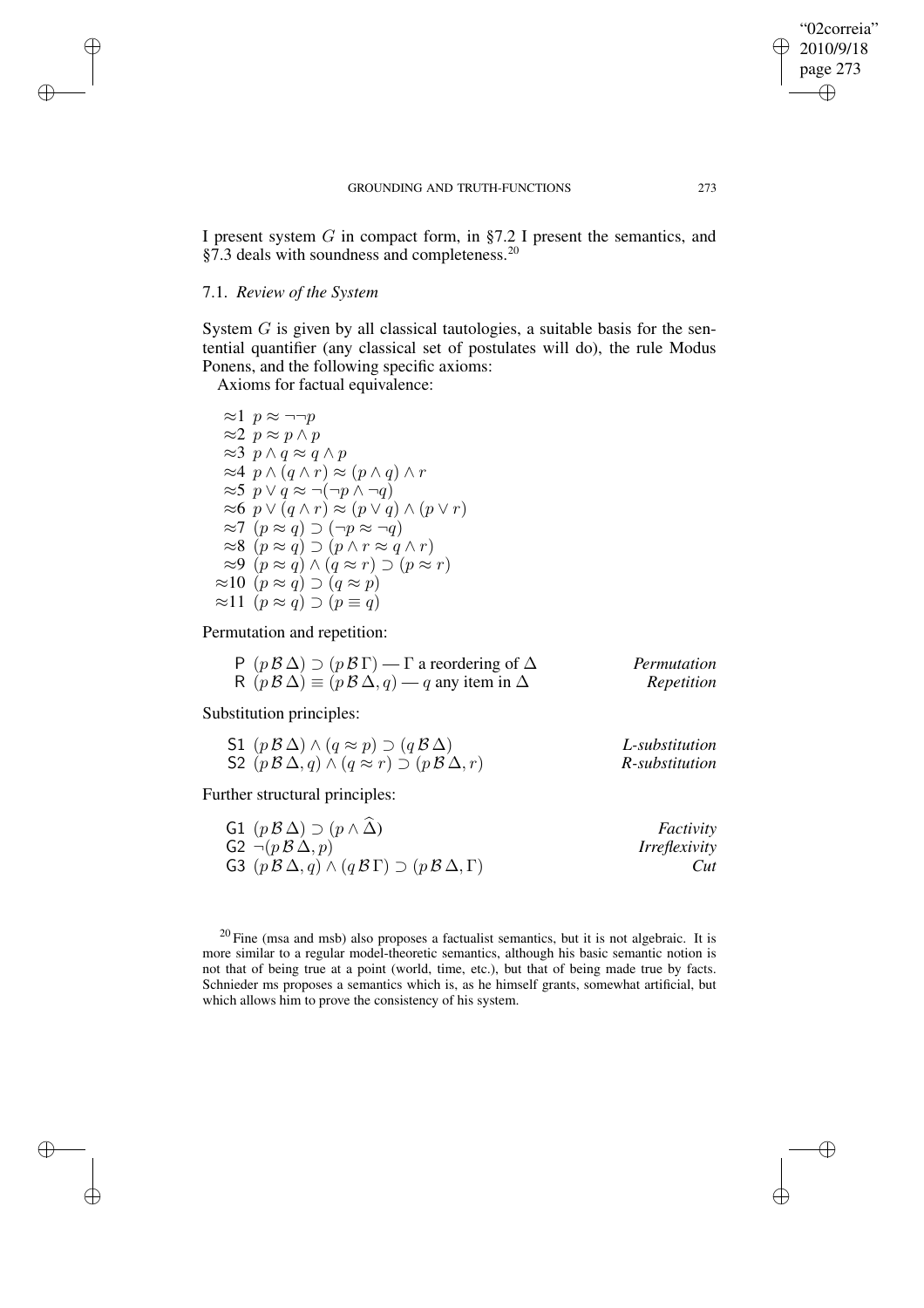✐

### 274 FABRICE CORREIA

Principles for truth-functions:

TF1 (p cd p ∨ q) ∧ p ⊃ (p ∨ q B p) ∨*-introduction 1* TF2  $(p \nleq d p \wedge q) \wedge (q \nleq d p \wedge q) \wedge p \wedge q \supset (p \wedge q \wedge q) \wedge \neg$ *introduction* 1 TF3 (p B ∆) ⊃ (p ∨ q B ∆) ∨*-introduction 2* TF4 (p B ∆, r ∨ s) ∧ r ⊃ (p B ∆, r) ∨*-elimination* TF5  $(p \mathcal{B} \Delta) \wedge (q \mathcal{B} \Gamma) \supset (p \wedge q \mathcal{B} \Delta, \Gamma)$   $\wedge$ *-introduction* 2 TF6 (p B ∆, r ∧ s) ⊃ (p B ∆, r, s) ∧*-elimination*

Reduction principle:

$$
Re (p B \Delta) \supset (p \geq^d \Delta)
$$
 *Reduction axiom*

## 7.2. *Semantics*

We define a *factual structure* as a tuple  $\langle F, \sqcap, -, ob \rangle$  where F (facts) is a non-empty set,  $\Box$  (fact-product) and  $-$  (fact-complementation) are binary / unary operations on facts meeting the following conditions (we define  $\sqcup$ (fact-union) as follows:  $\alpha \sqcup \beta := -(-\alpha \sqcap -\beta)$ ):

op1  $\alpha = -\alpha$ op2  $\alpha = \alpha \sqcap \alpha$ op3  $\alpha \sqcap \beta = \beta \sqcap \alpha$ op4  $\alpha \sqcap (\beta \sqcap \gamma) = (\alpha \sqcap \beta) \sqcap \gamma$ op5  $\alpha$  ⊔ ( $\beta$  Π  $\gamma$ ) = ( $\alpha$  ⊔  $\beta$ ) Π ( $\alpha$  ⊔  $\gamma$ ) op6  $-α ≠ α$ 

*ob* (obtainment) is a total function from F to  $\{0, 1\}$  satisfying the following conditions:

ob1  $ob(\alpha \sqcap \beta) = 1$  iff  $ob(\alpha) = 1$  and  $ob(\beta) = 1$ ob2  $ob(-\alpha) = 1$  iff  $ob(\alpha) = 0$ 

Then:

✐

✐

• 
$$
ob(\alpha \sqcup \beta) = 1
$$
 iff  $ob(\alpha) = 1$  or  $ob(\beta) = 1$ 

We define the binary relations  $\sqsupseteq^d$  and  $\sqsupseteq^{cd}$  on F as follows:  $\alpha \sqsupseteq^d \beta$  iff for some element u of F,  $\alpha = (\beta \sqcup u); \alpha \sqsupseteq^{cd} \beta$  iff for some element u of F,  $\alpha \sqsupseteq^d (\beta \sqcap u)$ . We have the following properties of  $\sqsupseteq^d$  and  $\sqsupseteq^{cd}$ , structurally similar to those of  $\geq^d$  and  $\geq^{cd}$ :

- $\bullet\ \alpha \sqsupseteq^d \alpha$
- If  $\alpha \sqsupseteq^d \beta$  and  $\beta \sqsupseteq^d \alpha$ , then  $\alpha = \beta$

✐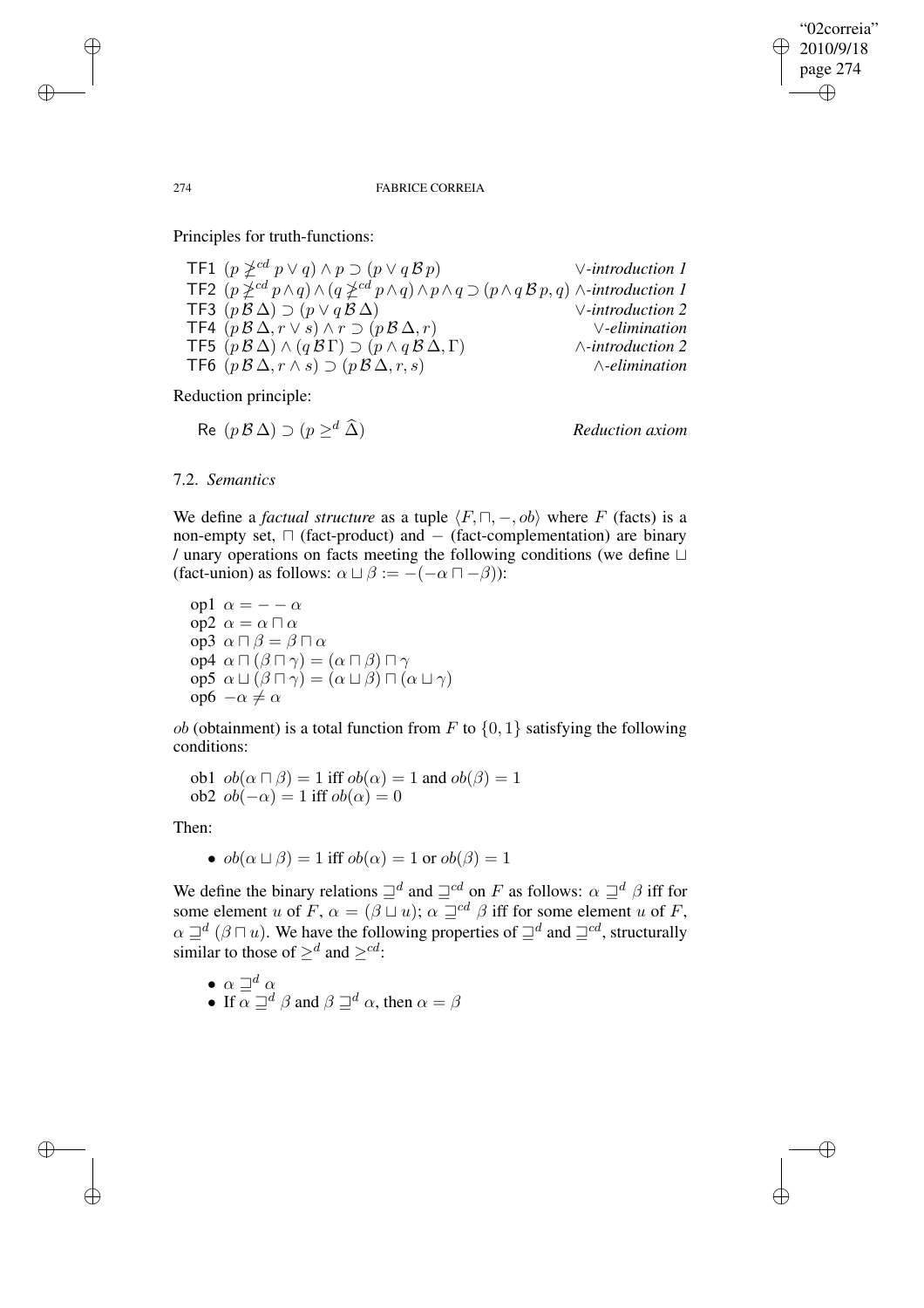✐

### GROUNDING AND TRUTH-FUNCTIONS 275

- If  $\alpha \sqsupseteq^d \beta$  and  $\beta \sqsupseteq^d \gamma$ , then  $\alpha \sqsupseteq^d \gamma$
- If  $\alpha \sqsupseteq^d \beta$ , then  $\alpha \wedge \gamma \sqsupseteq^d \beta \wedge \gamma$
- If  $\alpha \sqsupseteq^d \beta$ , then  $\alpha \vee \gamma \sqsupseteq^d \beta \vee \gamma$
- If  $\alpha \sqsupseteq^d \beta$ , then  $\alpha \vee \gamma \sqsupseteq^d \beta$
- If  $\alpha \sqsupseteq^d \beta$ , then  $\alpha \sqsupseteq^d \alpha \wedge \beta$
- If  $\alpha \sqsupseteq^d \beta$ , then  $\alpha \sqsupseteq^d \alpha \vee \beta$
- If  $\alpha \sqsupseteq^d \beta$  and  $ob(\beta)$ , then  $ob(\alpha)$
- $\alpha \sqsupseteq^{cd} \alpha$

✐

✐

✐

✐

- If  $\alpha \sqsupseteq^{cd} \beta$  and  $\beta \sqsupseteq^{cd} \gamma$ , then  $\alpha \sqsupseteq^{cd} \gamma$
- If  $\alpha \equiv cd \beta$ , then  $\alpha \wedge \gamma \equiv cd \beta$
- If  $\alpha \sqsupseteq^{cd} \beta \wedge \gamma$ , then  $\alpha \sqsupseteq^{cd} \beta$
- If  $\alpha \sqsupseteq^{cd} \beta \vee \gamma$ , then  $\alpha \sqsupseteq^{cd} \beta$
- If  $\alpha \sqsupseteq^{cd} \beta$ , then  $\alpha \vee \gamma \sqsupseteq^{cd} \beta$
- If  $\alpha \sqsupseteq^d \beta$ , then  $\alpha \sqsupseteq^{cd} \beta$
- If  $\alpha \sqsupseteq^d \beta$  and  $\beta \sqsupseteq^{cd} \gamma$ , then  $\alpha \sqsupseteq^{cd} \gamma$
- If  $\alpha \sqsupseteq^{cd} \beta$  and  $\beta \sqsupseteq^{d} \gamma$ , then  $\alpha \sqsupseteq^{cd} \gamma$
- $\alpha \sqsupseteq^d \beta$  iff  $\alpha = \beta \sqcup \alpha$
- $\alpha \sqsupseteq^{cd} \beta$  iff  $\alpha \sqsupseteq^{d} \beta \sqcap \alpha$

There are factual structures. Take for instance any non-empty set S and let s be one of its members. We can then define a factual structure where  $F$  is the power set of  $S$ ,  $\Box$  is set-intersection,  $-$  is set-complementation, and ob is defined as follows: for every  $S' \in F$ ,  $ob(S') = 1$  in case  $s \in S'$ ,  $ob(S') = 0$ otherwise.

A *factual model* is a tuple  $\langle F, \sqcap, -, ob, [\cdot] \rangle$ , where  $\langle F, \sqcap, -, ob \rangle$  is a factual structure and [·] an *interpretation*, i.e. a function which takes every sentential constant of the language into a fact in F. Relative to a factual model, an *assignment* is a function which takes every sentential variable of the language into a fact of the model. Two assignments are x*-alternatives* iff they differ at most on the value they assign to variable  $x$ .

Given any factual model  $\widetilde{M} = \langle F, \sqcap, -, ob, [\cdot] \rangle$  and any assignment  $\mu$ relative to M, we define the function  $[\cdot]_{\mu}$  over the atoms as follows:  $[a]_{\mu} :=$ [a];  $[x]_{\mu} := \mu(x)$ . Function  $[\cdot]_{\mu}$  is then extended to arbitrary basic sentences thanks to the following clauses:

- $\bullet \ \ [p\wedge q]_{\mu}=[p]_{\mu}\sqcap[q]_{\mu}$
- $\bullet \,\, [\neg p]_\mu = -[p]_\mu$
- $\bullet \ \ [p \vee q]_{\mu} = [p]_{\mu} \sqcup [q]_{\mu}$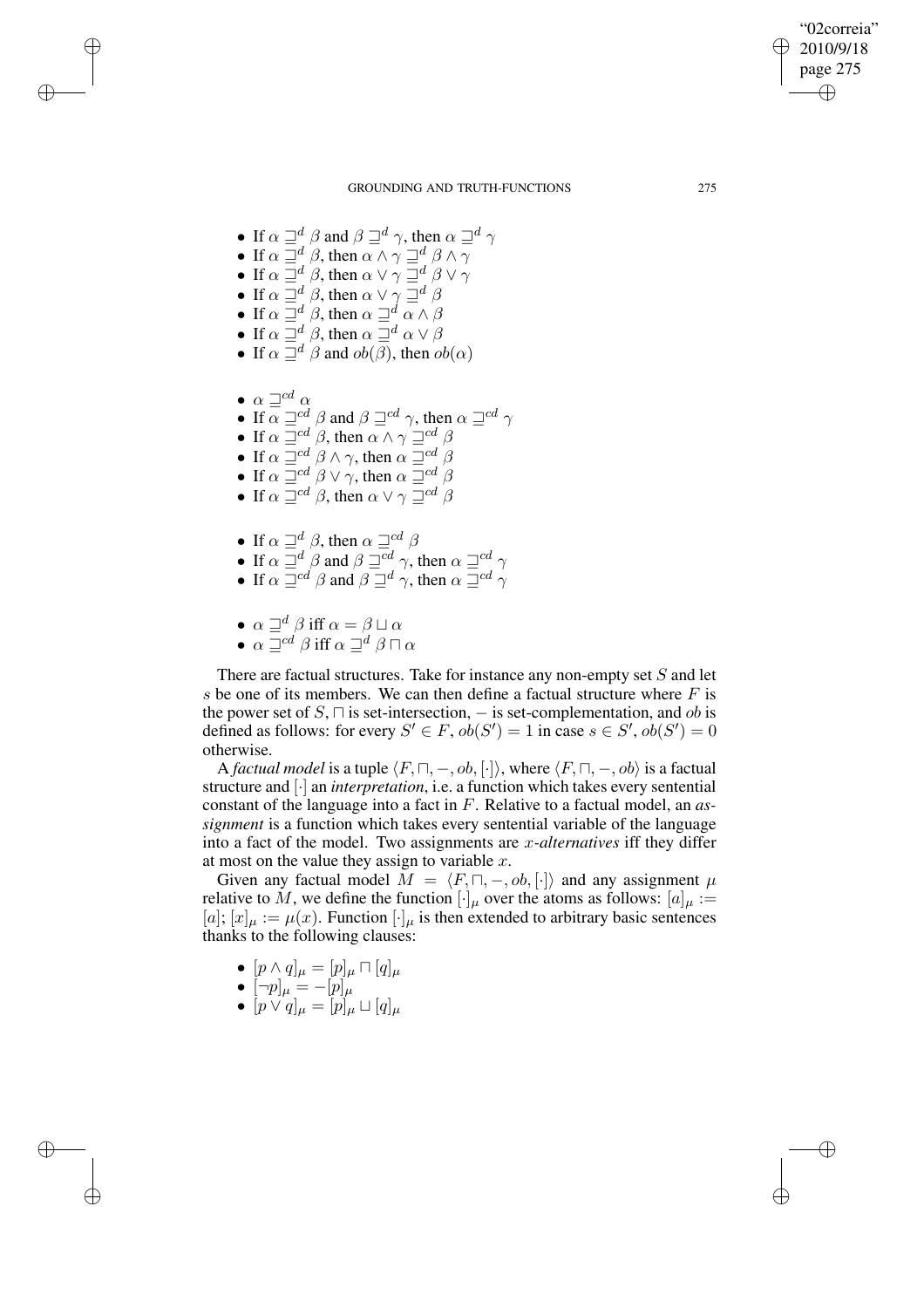✐

276 FABRICE CORREIA

We then have:

o1  $ob([p \wedge q]_{\mu}) = 1$  iff  $ob([p]_{\mu}) = 1$  and  $ob([q]_{\mu}) = 1$ o2  $ob([¬p]<sub>μ</sub>) = 1$  iff  $ob([p]<sub>μ</sub>) = 0$ o3  $ob([p \vee q]_{\mu}) = 1$  iff  $ob([p]_{\mu}) = 1$  or  $ob([q]_{\mu}) = 1$ 

Given a factual model  $M = \langle F, \sqcap, -, ob, [\cdot] \rangle$ , we define truth in M with respect to an assignment in the obvious way:

- (1)  $M \vDash_{\mu} p \text{ iff } ob([p]_{\mu}) = 1$ (2)  $M \vDash_{\mu} P \approx q \text{ iff } [p]_{\mu} = [q]_{\mu}$ (3)  $M \vDash_{\mu}^{\mu} p \mathcal{B}q_1...q_n$  iff • For all *i* such that  $1 \leq i \leq n$ ,  $ob([q_i]_\mu) = 1$  $\bullet \ [p]_{\mu} \sqsupseteq^d [q_1]_{\mu} \sqcap ... \sqcap [q_n]_{\mu}$ • For all *i* such that  $1 \leq i \leq n$ , not:  $[q_i]_\mu \sqsupseteq^{cd} [p]_\mu$ (4)  $M \vDash_{\mu} A \wedge B$  iff  $M \vDash_{\mu} A$  and  $M \vDash_{\mu} B$ (5)  $M \vDash_{\mu} \neg A$  iff  $M \nvDash_{\mu} A$ (6)  $M \vDash_{\mu} A \vee B$  iff  $M \vDash_{\mu} A$  or  $M \vDash_{\mu} B$
- (7)  $M \vDash_{\mu} \exists x A$  iff for some x-alternative  $\rho$  of  $\mu$ ,  $M \vDash_{\rho} A$

(Given o1–o3, the presence of 4–6 alongside with 1 does not yield trouble.) We have the following derived clauses:

- $M \vDash_{\mu} p \geq^d q$  iff  $[p]_{\mu} \sqsupseteq^d [q]_{\mu}$
- $M \vDash_{\mu} p \geq^{cd} q$  iff  $[p]_{\mu} \sqsupseteq^{cd} [q]_{\mu}$

A formula is finally said to be *valid* iff it is true in every model with respect to every assignment.

## 7.3. *Soundness and Completeness*

It is not difficult, although it takes some patience, to show that system  $G$  is sound respect to the proposed semantics, i.e. that:

Soundness. Every theorem of  $G$  is valid.

Given the existence of factual models, this establishes that  $G$  is consistent, as well as any part of it — in particular the system obtained by dropping the controversial axiom schema Re.

For completeness, we use a standard Henkin-style method. Let  $\Sigma$  be a consistent set of formulas of L. Let then  $L^+$  be any language which differs from  $L$  only in that it has infinitely more sentential constants than  $L$ . By a classical result, there exists a set S of  $L^+$ -formulas which contains  $\Sigma$ , is maximal, consistent and ∃-complete. We build a model based on S and

✐

✐

✐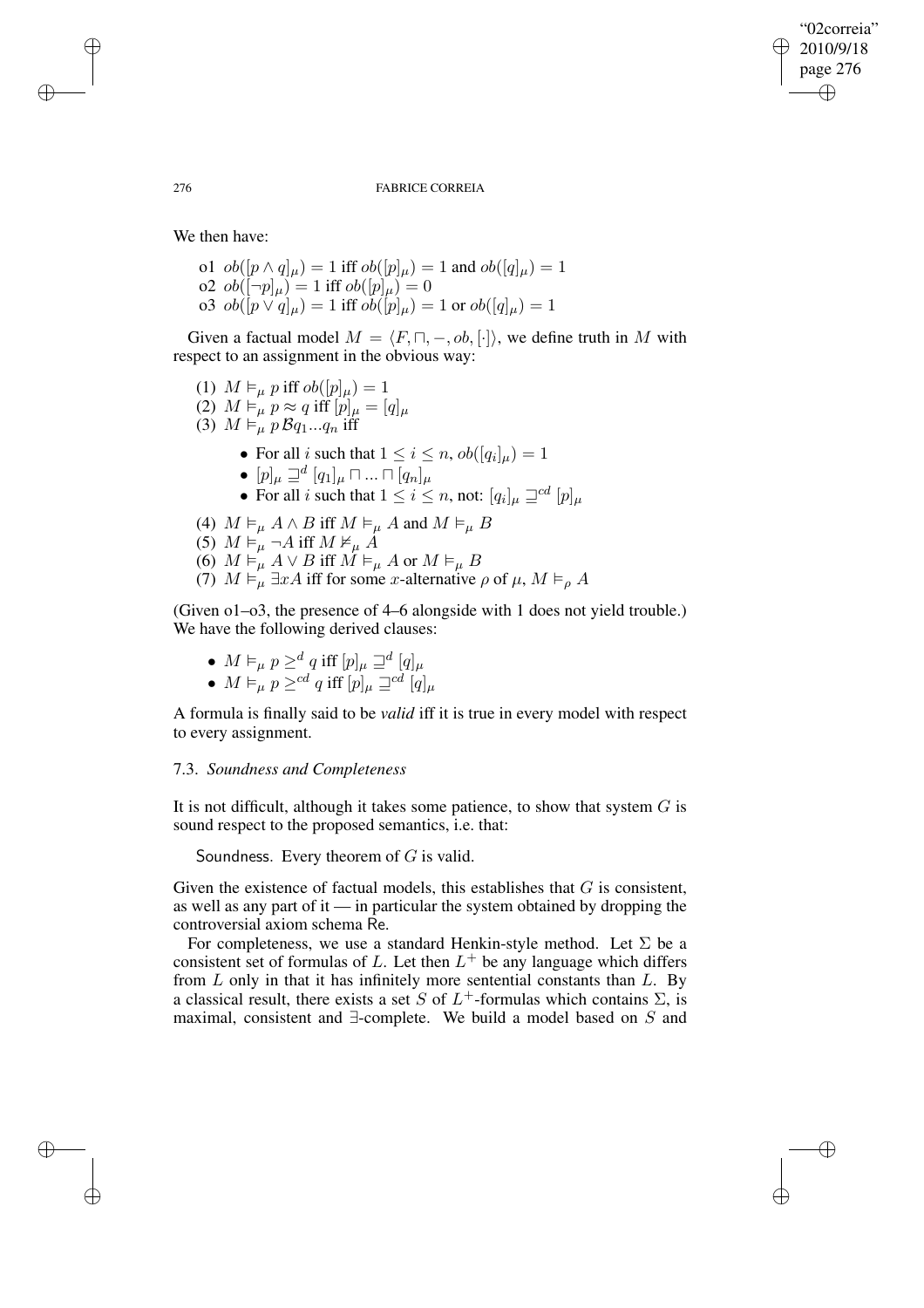define an assignment relative to that model, and show that every formula of  $S$  is true, relative to that assignment, in that model. From now on, we shall work exclusively with  $L^+$ -formulas.

We have, classically:

✐

✐

✐

✐

- $A \wedge B \in S$  iff  $A \in S$  and  $B \in S$
- $\neg A \in S$  iff  $A \notin S$
- $A \vee B \in S$  iff  $A \in S$  or  $B \in S$
- $\exists x A \in S$  iff for some sentential constant  $a, A[a/x] \in S$

We define the relation  $\sim$  on the basic formulas of the language as follows:  $p \sim q$  iff  $p \approx q \in S$ .  $\sim$  is an equivalence relation and we let F be the set of all the corresponding equivalence classes. We denote the equivalence class of basic formula  $p$  by ' $\overline{p}$ '. Notice that:

• For every  $s \in F$ , if for some  $p \in s$ ,  $p \in S$ , then for every  $q \in s$ ,  $q \in S$ 

We define the operations  $\Box$  and  $-$  on F as follows:

- $p \in s \sqcap t$  iff for some  $q_1 \in s$ ,  $q_2 \in t$ ,  $p \approx q_1 \land q_2 \in S$
- $p \in -s$  iff for some  $q \in s$ ,  $p \approx \neg q \in S$

We then have:

•  $p \in s \sqcup t$  iff for some  $q_1 \in s, q_2 \in t, p \approx q_1 \vee q_2 \in S$ 

We can show that:

- For all  $s, t \in F$ , if for some  $q_1 \in s, q_2 \in t, p \approx q_1 \wedge q_2 \in S$ , then for all  $q_3 \in s$ ,  $q_4 \in t$ ,  $p \approx q_3 \wedge q_4 \in S$
- For every  $s \in F$ , if for some  $q \in s$ ,  $p \approx \neg q \in S$ , then for all  $r \in s$ ,  $p \approx \neg r \in S$
- For all  $s, t \in F$ , if for some  $q_1 \in s, q_2 \in t, p \approx q_1 \vee q_2 \in S$ , then for all  $q_3 \in s$ ,  $q_4 \in t$ ,  $p \approx q_3 \vee q_4 \in S$

and:

- $\bullet~~ \overline{p\wedge q} = \overline{p} \sqcap \overline{q}$
- $\bullet$   $\overline{\neg p} = -\overline{p}$
- $\bullet~~ \overline{p\vee q} = \overline{p} \sqcup \overline{q}$

It is easy to prove that the operations meet conditions op1–op6 above. We define ob by:  $ob(s) = 1$  if for some  $p \in s$ ,  $p \in S$ , and  $ob(s) = 0$  otherwise. Then ob meets the conditions ob1 and ob2. We have then established that  $\langle F, \sqcap, -, ob \rangle$  is a factual structure.

"02correia" 2010/9/18 page 277

✐

✐

✐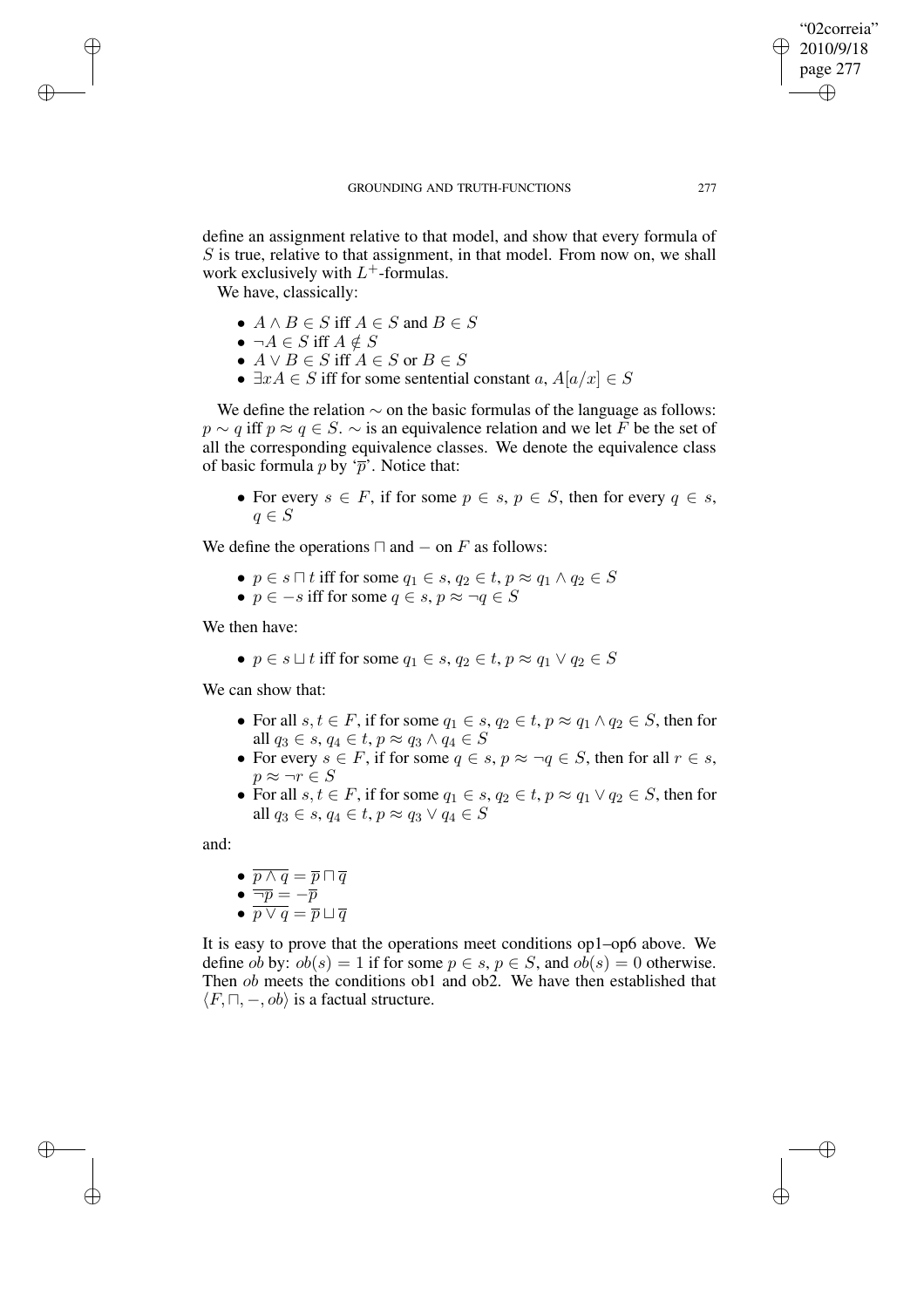✐

## 278 FABRICE CORREIA

We finally define  $\lceil \cdot \rceil$  by putting  $\lceil a \rceil = \overline{a}$ , and  $\mu$  by putting  $\mu(x) = \overline{x}$ . We can then show (by induction on the length of the formulas) that for every basic formula p,  $[p]_{\mu} = \overline{p}$ . We can also show:

- $\bullet \; ob([p]_\mu) = 1 \text{ iff } p \in S$
- $\bullet~~ [p]_{\mu}=[q]_{\mu}~\text{iff}~p\approx q\in S$
- $\bullet \ [p]_\mu \sqsupseteq^d [q]_\mu$  iff  $p \geq^d q \in S$
- $\bullet~~ [p]_{\mu}\sqsupseteq^{cd} [q]_{\mu}$  iff  $p\geq^{cd} q\in S$

Thanks to result, it is easy to establish:

Truth-lemma. For every L<sup>+</sup>-formula A, A is true in model  $\langle F, \sqcap, -, ob, \rangle$  $[\cdot]$  relative to  $\mu$  iff  $A \in S$ .

The proof is by induction on the complexity of the formulas, and the case of formulas of type  $p\mathcal{B}\Delta$  is dealt with indirectly, by using the Reduction theorem (see §6.4).

It then follows that all the formulas in S, and so all those in  $\Sigma$ , are true in the constructed model. Given that  $\Sigma$  was an arbitrary consistent set of formulas, we have:

Strong completeness. Every set of L-formulas which is consistent (relative to  $G$ ) is satisfiable, i.e. has all its members true in some model relative to some assignment.

And so:

Weak completeness. Every valid formula is a theorem of G.

Remember that by d1 and d2 (§5),  $\geq^d$  and  $\geq^{cd}$  are definable without the help of  $\exists$ . Let then  $L_P$  be a purely propositional counterpart of  $L$ , i.e. a language just like  $L$  but without sentential variables and the quantifier. Then define  $p \geq^d q$  as  $p \approx q \vee p$  and  $p \geq^{cd} q$  as  $p \geq^d q \wedge p$ , and consider the system  $G_P$  defined on  $L_P$  exactly like G but without the postulates for existential quantification. Finally modify the semantics for  $L$  in the obvious way so as to obtain a semantics for  $L_P$ . It should then be clear that  $G_P$  is sound and complete with respect to the modified semantics.<sup>21</sup>

✐

✐

✐

 $^{21}$  In Correia 2004 I develop a semantics for Angell's logic of analytic containment (analytic containment is definable in terms of analytic equivalence, and *vice versa*) which could easily be used to model  $G_P$ . It would be interesting to see how the semantics, which does not handle quantification, could be modified in order to model  $G$ .